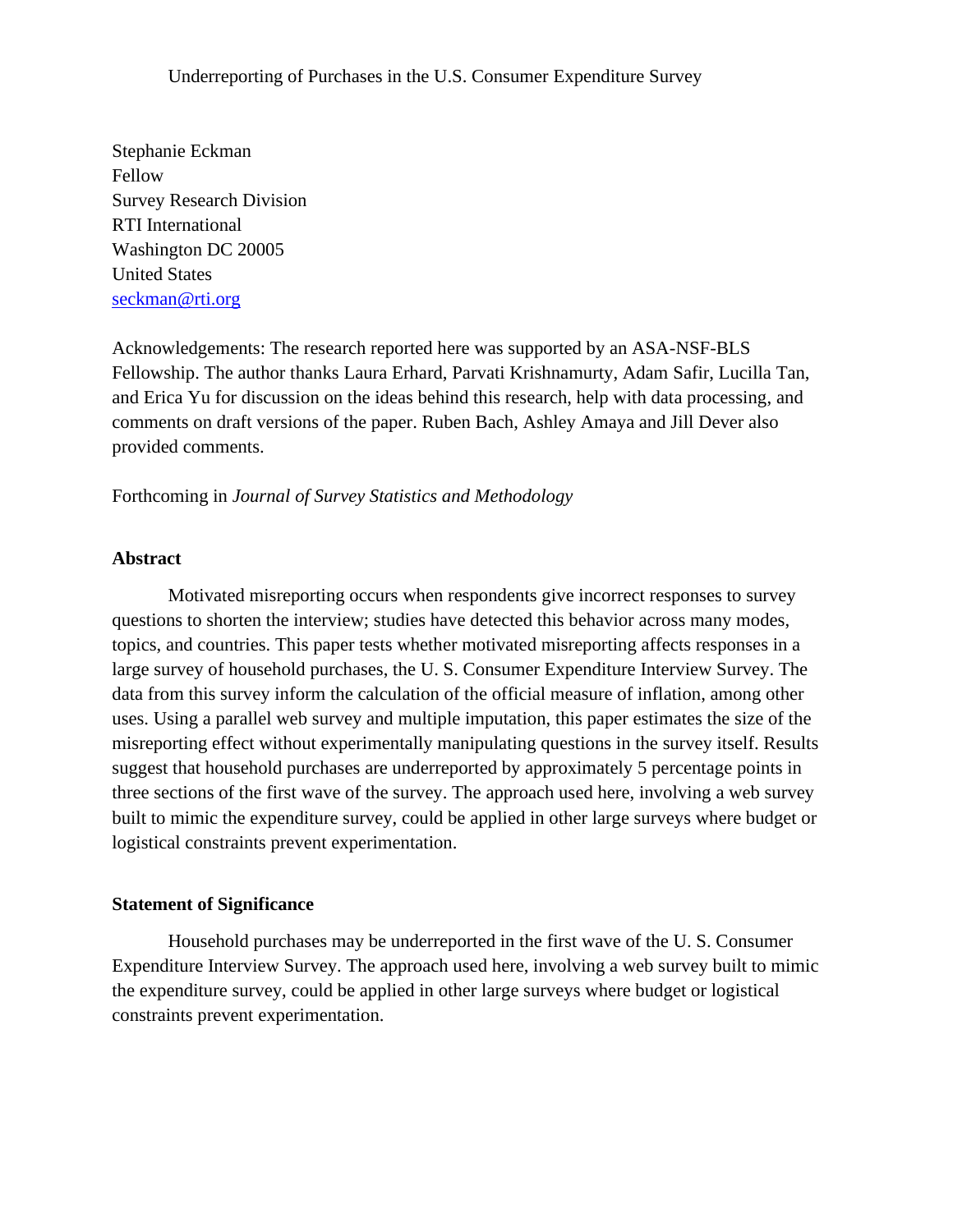# **1 Introduction**

Researchers are increasingly aware of the shortcuts that respondents take to make surveys less burdensome: when the structure of the questions allows respondents to learn which responses trigger additional questions, they can avoid giving those responses. This phenomenon, called motivated misreporting, has been detected in surveys across several modes, countries, and topics, suggesting it is a wide-spread phenomenon (Duan et al. 2007; Kreuter et al. 2011; Eckman et al. 2014; Tourangeau et al. 2015). In previous studies of motivated misreporting, the most vulnerable questions concern clothing purchases or other routine household purchases (Kreuter et al. 2011; Eckman et al. 2014; Bach and Eckman, 2018). The Consumer Expenditure Interview Survey (CE) asks hundreds of such questions. The collected data are used in the calculation of the Consumer Price Index (CPI) and other important economic analyses. The survey's reliance on filter questions has led researchers to worry about underreporting of purchases in the CE (Bosley et al. 1999; Shields and To 2005; Yan and Copeland 2010; McBride 2013; Clark-Fobia et al. 2018). The National Research Council (2013, pp. 84-85) mentioned the risk of motivated misreporting in its review of the CE:

It seems likely that respondents learn quickly...that the interview will last longer if they answer "yes" to these [filter] questions.... Fifty percent of field representatives said [this] happened frequently or very frequently.

This study investigates the amount of the measurement error introduced by motivated misreporting in the first wave of the CE. Using a web survey which experimentally varied question order, and data from the CE itself, the study imputes the responses that would be obtained in a hypothetical version of the CE. The results in this paper will be of interest to users of CE data and to many other surveys that use filter questions. In addition, the approach taken in this study could be applied to other large ongoing surveys that cannot launch full-scale experiments of alternative methods but nonetheless want to estimate and understand measurement error in their current questionnaire.

# **2 Relevant Literature**

This study builds on the literature on motivated misreporting. Because experimentation in the CE was not possible, the study relies on multiple imputation to estimate the hypothetical responses in a different version of the CE instrument. The two subsections below summarize the relevant research on motivated misreporting and multiple imputation.

# **Motivated Misreporting**

The literature on motivated misreporting demonstrates that some respondents will give incorrect answers in surveys to reduce the length or burden of the interview. Motivated misreporting occurs in three types of questions: filter, looping, and screening questions (Tourangeau et al. 2015). Both filter and looping questions are present in the CE, although this study focuses on filter questions.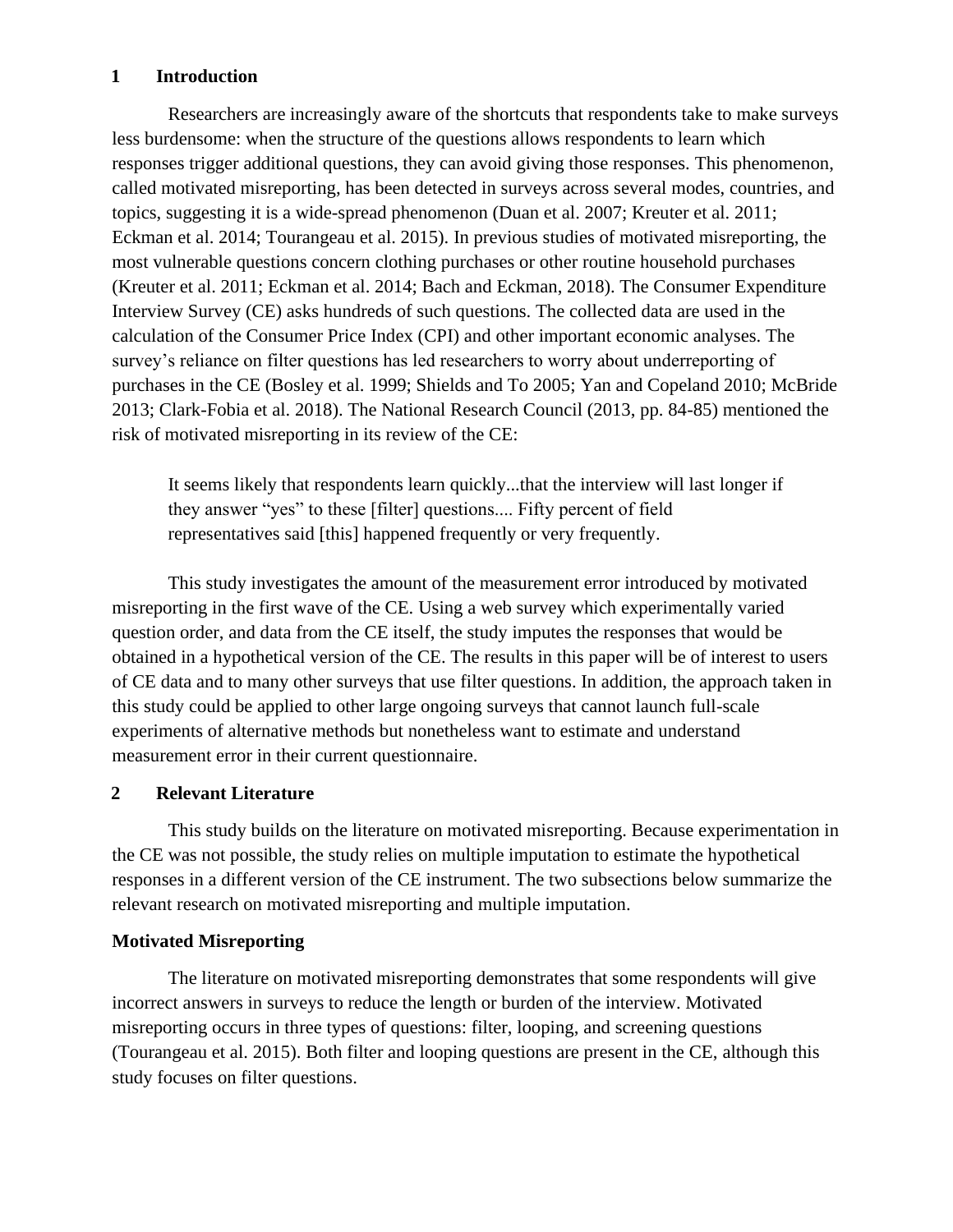Filter questions can be asked in two formats: grouped and interleafed. The interleafed format asks the follow-ups after each filter. The grouped format asks all filter questions at the start of the section and then asks all relevant follow-up items. Although the questions asked in each format are the same, the order is different, which affects the experience of the respondent. The interleafed format allows a respondent to learn the consequences of a "yes" answer and adjust her reporting to reduce the burden of the survey. The grouped format collects all responses to the filter questions before the respondent realizes that the follow-up questions are coming. Numerous experimental studies have found that filters in the grouped format collect more "yes" responses than those in the interleafed format (see for example: Kreuter et al. 2011, Eckman et al. 2014, Eckman and Kreuter 2018, Bach et al. 2019). These studies suggest that respondents underreport in the interleafed format to reduce the burden and length of the survey, and comparison of filter responses to administrative records supports this explanation (Eckman et al. 2014).

Another way to order the filter and follow-up questions would be to ask all filters (in all sections) first and then all the follow ups: the grouped-overall format. Previous research, associated with the study behind Eckman et al. (2014) but not reported there, suggested that the grouped-overall format is quite awkward for both interviewers and respondents. It requires respondents to first think about vacations, then about clothing, then about furniture, and later to return to each topic to answer the follow up questions: "thinking back to the vacation that you said a household member took in the last three months..." This format is seldom used in surveys.

Looping questions are similar to filter questions. They ask a series of follow-up questions about each event a respondent has experienced: degrees, jobs, purchases. These questions can also be asked in two formats. In the how-many format, the respondent first reports how many events she has experienced and then answers the follow-up questions about each one. This format is similar to the grouped format: the respondent does not realize that the follow-up questions are coming before reporting the number of events. In the go-again format, the respondent answers the follow-up questions about one event and then is asked if he has another event of that type to report. The go-again format is similar to the interleafed format, because the respondent experiences the follow-up questions before deciding to report another event. The how-many format collects more event reports than the go-again format (Eckman and Kreuter 2018).

Motivated misreporting has been detected across several topics, from mental health (Duan et al. 2007; Kessler et al. 1998) to employment (Eckman et al. 2014) and in several countries (Kreuter et al. 2019). The effect also exists in all tested modes. In a small face-to-face study ( $n = 304$ ) in Maryland, Bach et al. (2019) found underreporting by 3.3 percentage points  $(t = 1.84; p = 0.066)$  in the interleafed format. A U.S. web survey found a larger format effect, 11.4 percentage points ( $p < 0.001$ ; n = 1,215; Kreuter et al. (2019)).

The CE asks filter questions in the interleafed format in many sections, leading to the concern that purchases are underreported. Previous research has explored motivated misreporting in filter questions in the CE. Bosley et al. (1999) found no evidence of motivated misreporting, although the study involved only 24 participants and looked at responses in the second wave. McBride (2013) investigated whether reports of purchases decreased over the length of the CE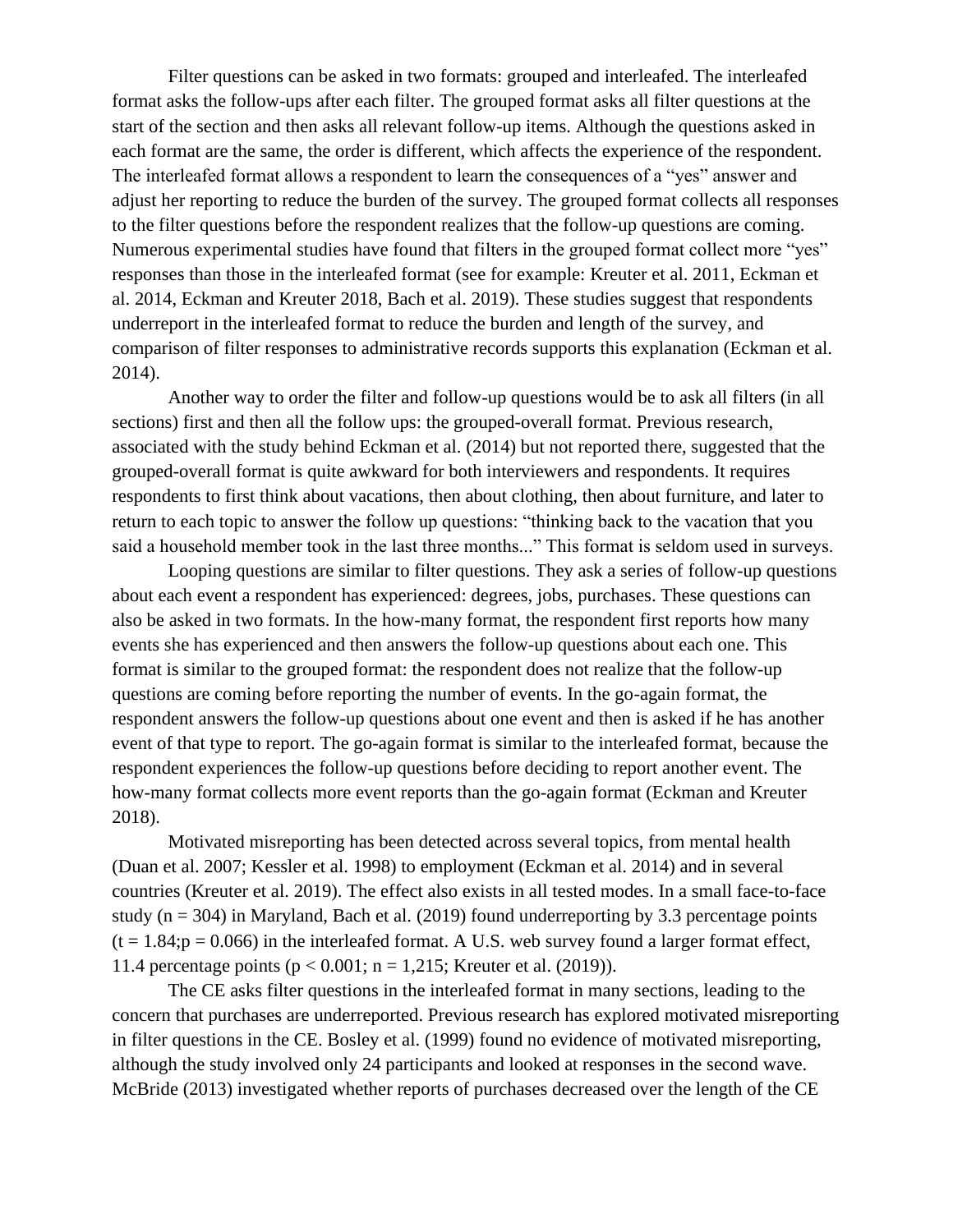interview detecting some evidence for this trend. In cognitive interviews using CE items, respondents preferred the interleafed condition because it allowed them to think about one item at a time, rather than jumping between items as in the grouped format (Clark-Fobia et al. 2018). Other studies have investigated underreporting of purchases in later waves of the CE, finding little evidence that data quality worsens over waves (Shields and To 2005; Yan and Copeland 2010; Bach and Eckman 2019). However, none of these studies provide strong evidence of motivated misreporting in the first wave of CE, a gap in the literature that this paper addresses. Thus, there is a contradiction in the literature: studies robustly find motivated misreporting in many surveys, yet the phenomenon has not been conclusively demonstrated in the CE, a long survey which uses many filter questions in the interleafed format.

### **Multiple Imputation**

To estimate motivated misreporting in the CE, this study imputes the responses that CE respondents would give if the filter and follow-up questions were asked in the grouped format. Imputation is most often used to fill in item missing data in surveys. For example, respondents may skip or refuse a question about their income. To impute these missing values, researchers might use regression imputation, which involves building a model to predict income from the other variables in the survey. On the cases where income is not missing, income is modeled as a function of the available characteristics (for example, age, home ownership, and marital status). The model can then predict income for the cases where it is missing. Other imputation methods, such as hot deck, are also possible.

The concern with all methods of single imputation is that analysis of the imputed data set does not account for the uncertainty in the imputed values. To correctly account for this uncertainty, researchers use multiple imputation, filling in several values for each missing response. The values might be multiple predictions from one model or predictions from several models. The result is multiple complete data sets. The final analyses then account for the uncertainty in the imputed values by capturing the variation across the data sets (Rubin 1987).

More recently, researchers have expanded the use of multiple imputation beyond item missing data. The *cross-survey imputation* of Rendall et al. (2013) involves collecting all variables of interest in one survey (the "impute-from" survey) and a subset of those variables in the other survey (the "impute-to" survey), which is generally larger or higher quality. In the paper's application, shown in Table 1a, the background variables (*X*1) and the outcome variable, *Y*, were observed (shown with "O") in both surveys. However, one crucial explanatory variable,  $X_2$  was observed in only the impute-from survey. The authors imputed  $X_2$  in the impute-to survey (shown with "I") and used the multiply-imputed data in analysis. An important condition of this approach is that all variables of interest are collected in one survey: the variables are *jointly observed*.

Other researchers have taken these ideas further and relaxed the jointly-observed requirement. Several studies have used multiple imputation to predict how respondents would have responded in an alternative mode (Powers et al. 2005; Christensen et al. 2006; Peytchev 2012; Kolenikov and Kennedy 2014; Park et al. 2016). The approach is shown in Table 1b: respondents in Source 1 responded in Mode A (*YmodeA*) and those in Source 2 responded in Mode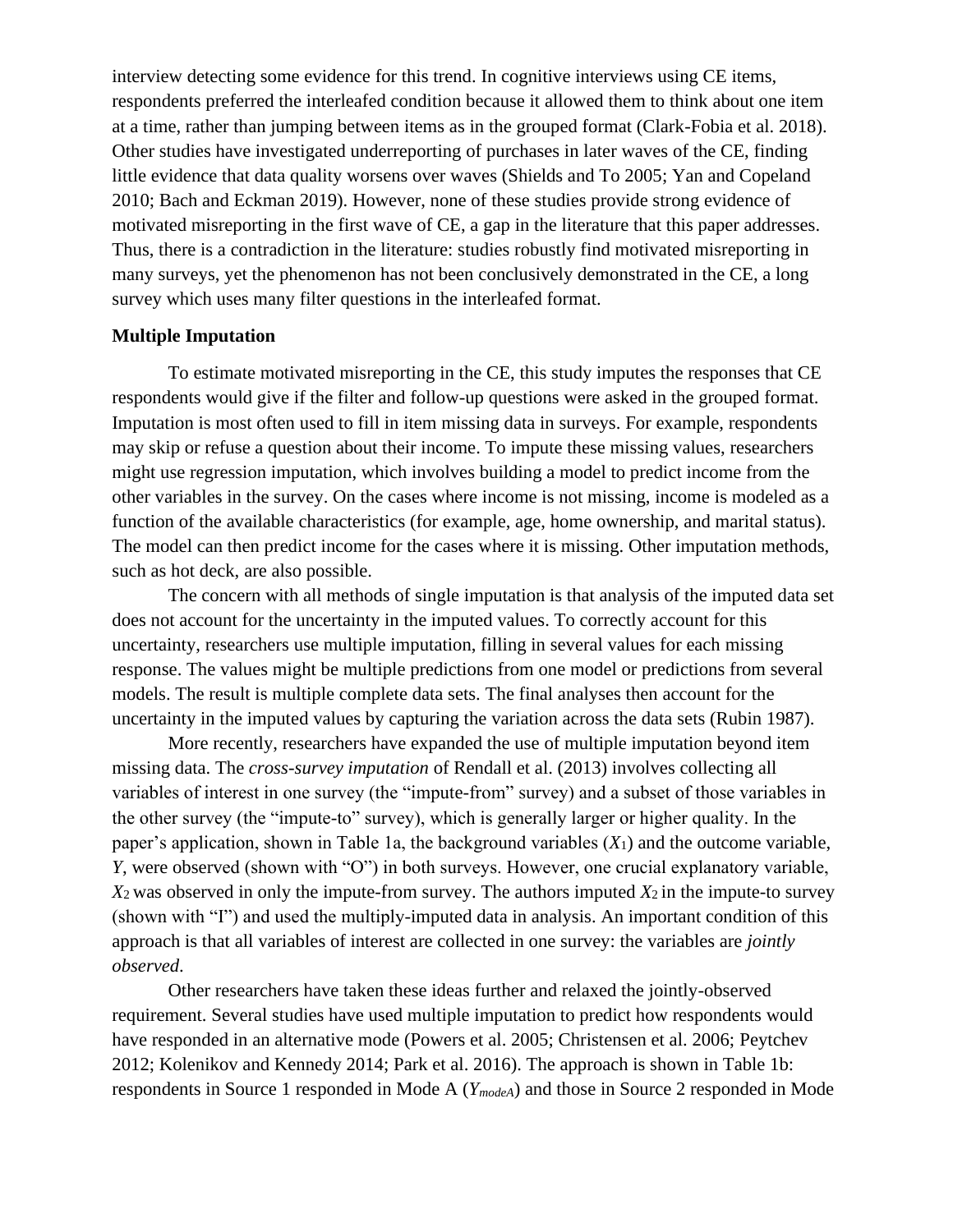B (*YmodeB*). The hypothetical responses of Source 2 respondents in Mode A were filled in via multiple imputation. The goal of these studies is to remove the mode effect when combining responses from the two sources. Importantly, in most of these studies, no cases respond in both modes; responses in the two modes are not jointly observed.

Two recent papers used a nonprobability survey to impute a substantive variable missing from a probability data set (Kim et al. 2020; Chen et al. 2020). Researchers collected background variables (*X*) and the outcome of interest (*Y*) with a nonprobability web survey and then imputed *Y* on the probability survey: see Table 1c. In these studies, the *X* and *Y* variables were jointly observed.

The approach in this paper combines elements from the mixed-mode approach (Table 1b) and the nonprobability approach (Table 1c). Section 3 gives details of the nonprobability web survey and the CE, and Section 4 describes the imputation approach in detail.

Table 1: Three Uses of Imputation

| Data Source               | X1        | X2 |  |
|---------------------------|-----------|----|--|
| <b>Impute-to Survey</b>   | 0         |    |  |
| <b>Impute-from Survey</b> | $\lambda$ |    |  |
|                           |           |    |  |

(a) Rendall et al. Approach

| Data Source X Y <sub>modeA</sub> Y <sub>modeB</sub>                     |                   |      |   |
|-------------------------------------------------------------------------|-------------------|------|---|
| Source 1                                                                | $\Omega$          | - () |   |
| Source 2                                                                | $\mathbf{\Omega}$ |      | 0 |
| $\overline{a}$ and $\overline{a}$ and $\overline{a}$ and $\overline{a}$ |                   |      |   |

(b) Mixed-Mode Approach

| Data Source    |                   |                   |
|----------------|-------------------|-------------------|
| Probability    | 0                 |                   |
| Nonprobability | $\mathbf{\Omega}$ | $\mathbf{\Omega}$ |

(c) Nonprobability Approach

 $X =$  background variables;  $Y =$  variable of interest

 $O =$  observed data; I = imputed data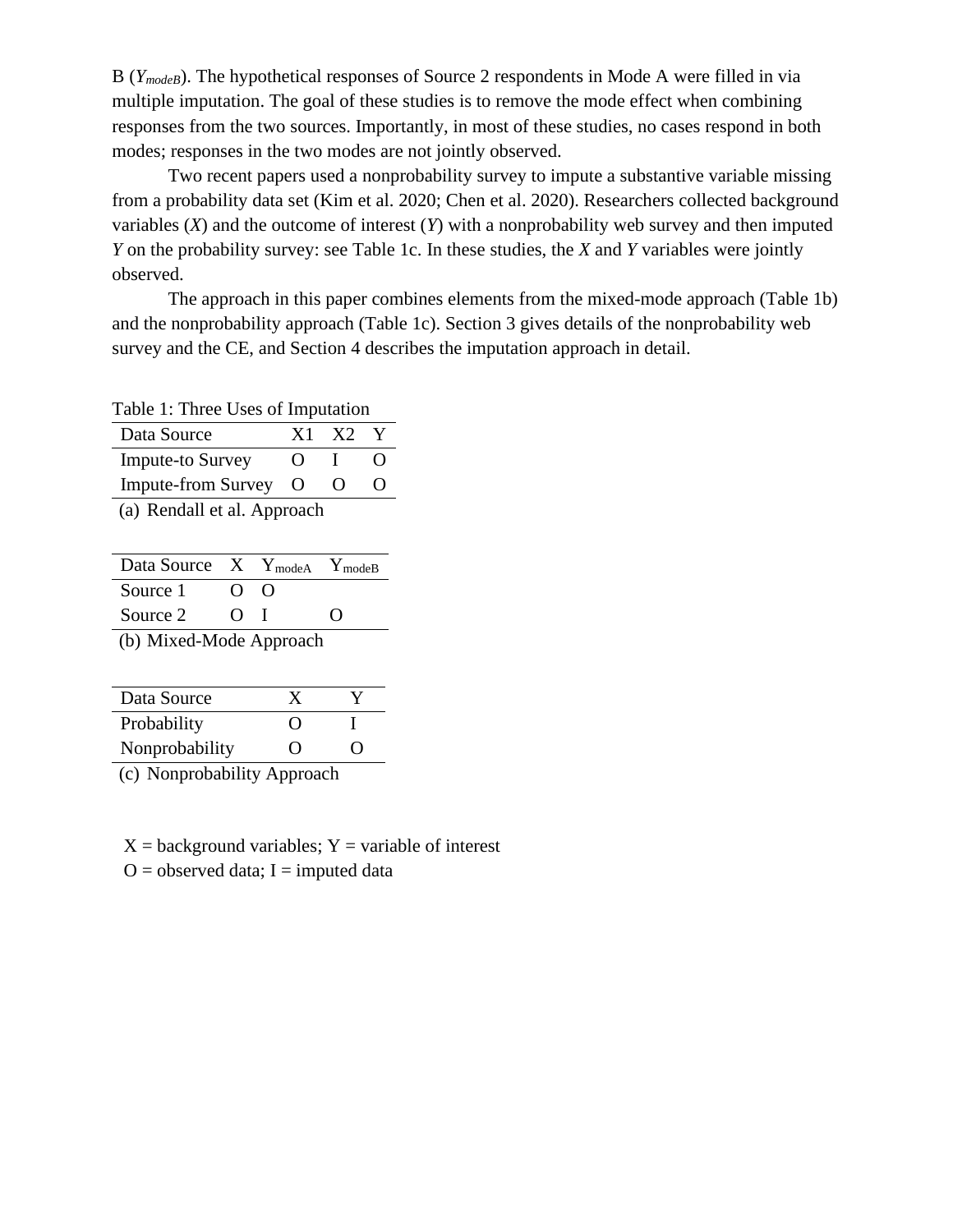# **3 Data**

Data from a web survey designed to mimic portions of the CE support the imputation of counterfactual responses in the CE: how CE respondents would have answered filter questions about purchases if they were asked in the grouped rather than the interleafed format. The two subsections below describe the web and CE data sets used in the imputation.

# **Web Survey**

The web survey was conducted September 27–October 9, 2019, with members of the Lightspeed opt-in panel; 2,198 completed the survey. The median response time was 10.7 minutes (mean 13.7). The panel did not report the number of cases invited to the survey, so no response rate or participation rate is available. The web survey's questionnaire consisted of six sections and was modeled after the CE questionnaire. It contained three sections of background questions: Section 1 asked about demographics, Section 2 about housing unit characteristics, and Section 6 about household income. See the Open Science Framework [\(https://osf.io/a5vpe/\)](https://osf.io/a5vpe/) for question wording. These variables are strongly correlated with purchases and thus are needed for the imputation models described below. The order of these sections matched the order in which they are asked in the CE and did not vary across respondents.

Sections 3, 4, and 5 of the questionnaire contained questions from three purchase sections of the CE: utilities, clothing, and non-health insurances. The 16 filter questions in these sections asked about recent household purchases of (or payments for) items such as electricity, shoes, and life insurance. Each filter question in these sections, if answered with a "yes," triggered followup questions. In the utilities section, the follow-ups asked about the amount paid, the billing period, and whether any portion was a deductible business expense. In the clothing section, the follow-ups asked about the cost, the month of the purchase, and for whom the purchase was made. In the insurance section, the follow-ups again asked for the amount, the frequency, and whether any portion of the premiums was paid by the household. The wording of all questions is available at the link in the previous paragraph. Table 2 shows the number of filters and followups in these three sections. These sections were chosen in consultation with CE staff to reflect the diversity of topics included in the CE and because they do not depend on answers in other sections. Questions based on the clothing section have been used in several previous studies (Kreuter et al. 2011; Eckman et al. 2014).

| Section          |                         |   | # Filters # Follow-Ups <sup>a</sup> Go-Again Loop |
|------------------|-------------------------|---|---------------------------------------------------|
| <b>Utilities</b> | $\overline{\mathbf{z}}$ |   | N <sub>0</sub>                                    |
| $Clothing \t6$   |                         | 5 | Yes                                               |
| Insurance 5      |                         |   | Yes                                               |

Table 2: Number and Characteristics of Questions in Filter Question Sections, by Section

 $a$  per filter question

The web survey contained two manipulations. The first randomly assigned respondents to receive the filters in the interleafed format (51% of respondents) or the grouped format (49% of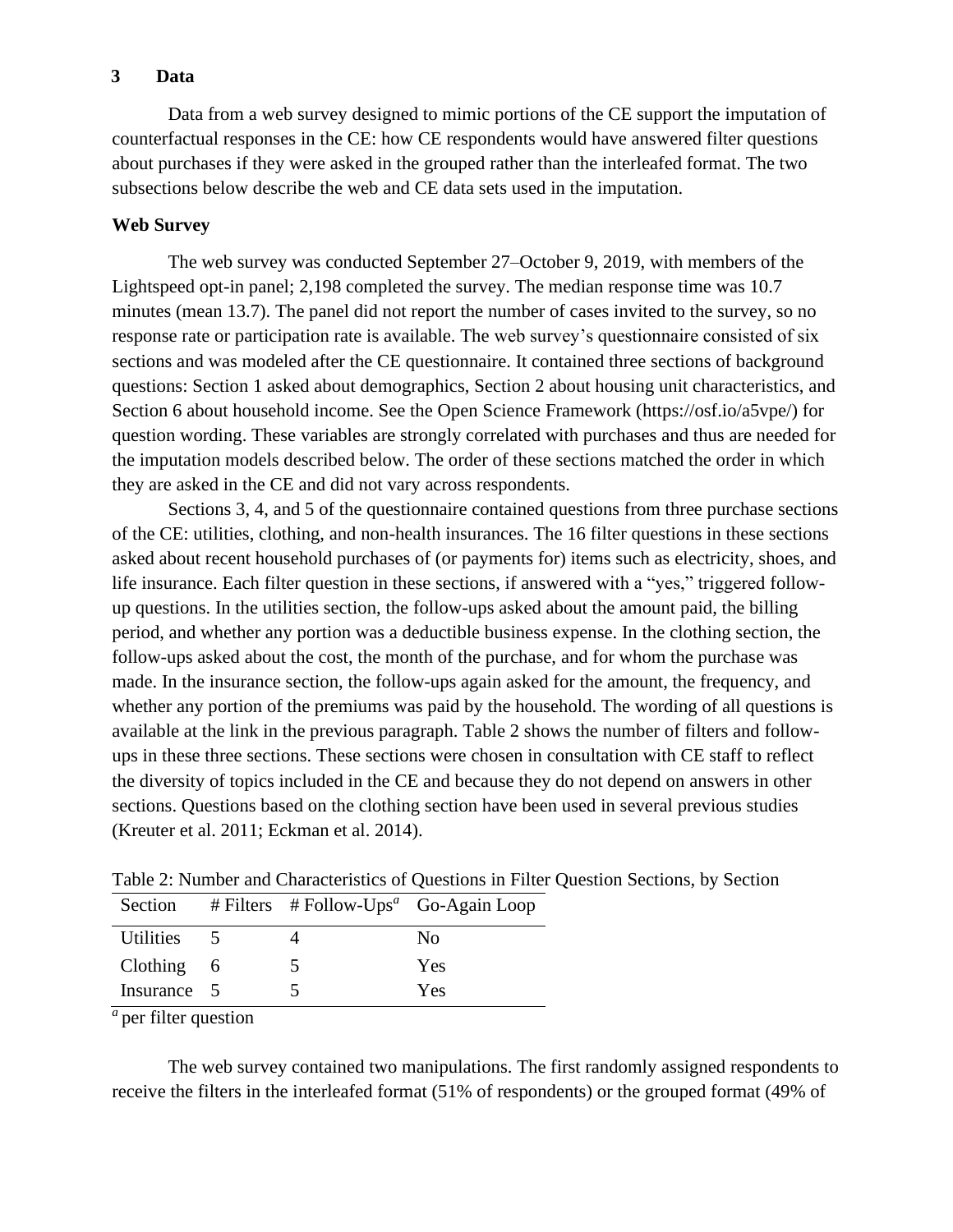respondents). The grouped format was grouped within each section: respondents answered all filters and follow-ups in one section before moving on to the next. Because of this awkwardness of the grouped-overall format, it was not used in this study. If the grouped-overall format collects more reports of purchases than even the grouped (within-section) format, and these additional purchases are correct, then the version of the grouped format implemented in this study may underestimate underreporting in the CE. The second manipulation randomized the order of the three purchase sections. Between 16% and 17% of respondents answered the sections in each of the six possible orderings. Both randomizations, format and section order, were successful. The mean household size does not differ significantly between the two formats  $(F(1,3129) = 28.36; p$ *<* 0*.*001). The distribution of 21 of the 22 categorical variables shown in Table 4 also did not differ at the 5% level of significance between the formats or the section orders. Only household receipt of self-employment income showed significant deviation between the two formats  $(\chi^2(2))$  $= 7.97$ ;  $p = 0.019$ ), which is not unexpected with multiple tests of significance.

In the clothing and insurance sections, the CE uses a go-again loop to collect information about additional purchases of a given item. The web survey included go-again loops in these sections as well (Table 2). However, although the CE allows respondents to report many purchases of each item, the web survey was limited to only two purchases, to limit the complexity of the web survey programming. In preparing the data for analysis, all purchases after the first for each item in both the CE and web data were discarded. That is, if the respondent reported having two life insurance policies, the filter for that item is still coded as "yes" and not two.

Throughout the questionnaire, explicit *don't know* and *prefer not to say* responses were available. In the CE, these response options are not explicitly offered, but respondents can tell the interviewer they do not know an answer or do not wish to answer a question. In the web mode, this approach of allowing such responses without making the options explicit does not work. Even when explicit response options are offered, online panel participants tend to answer all questions (Hillygus et al. 2014; Kaplan and Edgar 2018). To try to make the web survey participants' behavior similar to the CE participants', the survey included explicit *don't know* and *refused* options on most questions. The survey also displayed text at the beginning calling respondents' attention to these options, following Kaplan and Edgar (2018). Web respondents could also simply skip past most questions without answering. Across the 35,168 filters (2,198 respondents ×16 items), 3.9% of responses were "don't know" responses and 1.3% were "prefer not to say." In addition, 0.53% of filters were simply skipped. To match how the CE works (described below), all filter responses other than "yes" were recoded to "no" for analysis.

### **Consumer Expenditure Interview Survey**

The CE is conducted every month in the United States by Census Bureau interviewers. Selected housing units remain in the sample for four waves, but only data from the first wave are used in this study, because the mechanism of response is likely different in later waves when respondents know that each reported purchase leads to follow-ups (see Bach and Eckman 2019, for a discussion of motivated misreporting in later waves of the CE). During the interview, a household informant reports on purchases by all household members in the previous 3 months.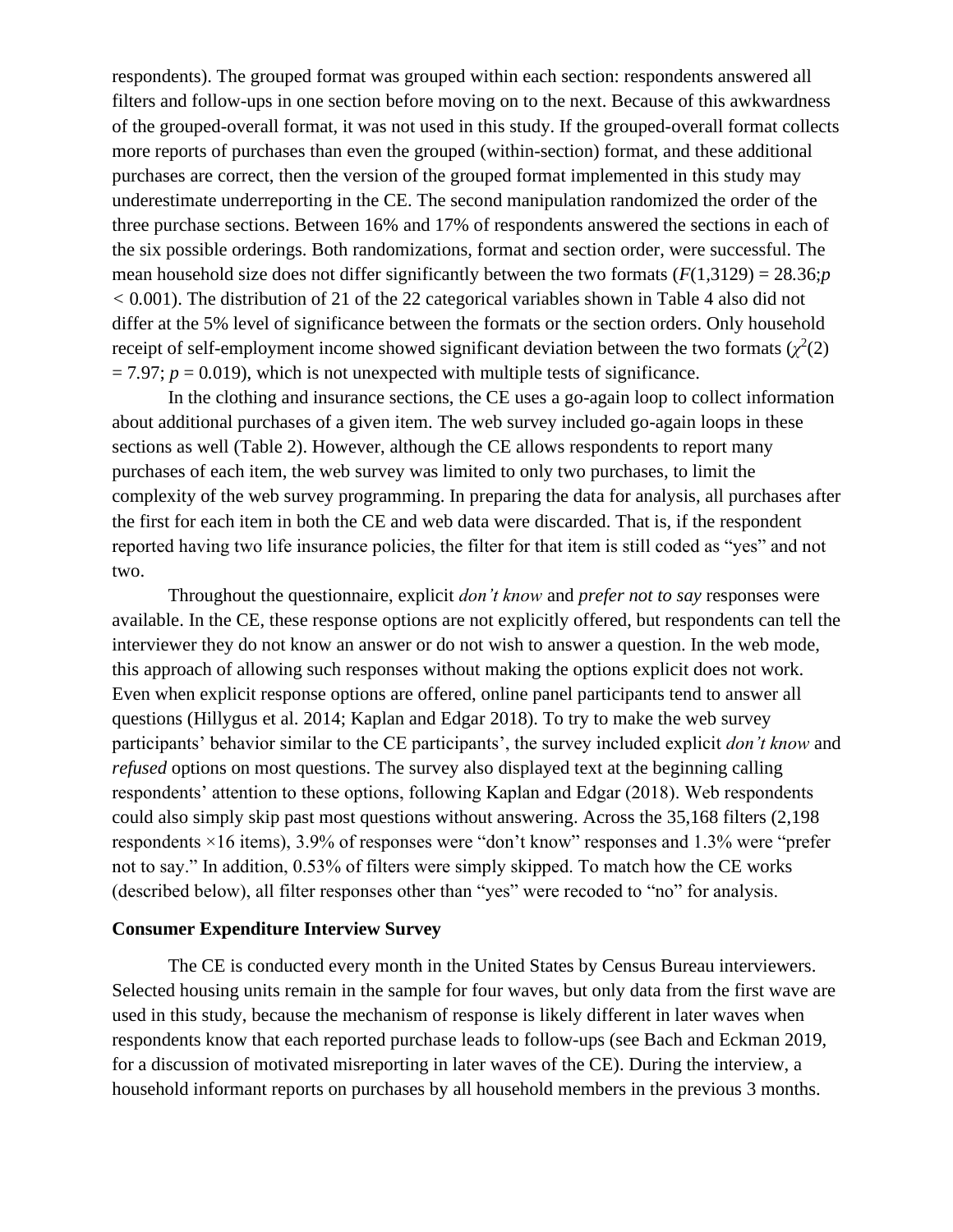The instrument contains 23 sections. Several collect background information about the household and its members. The majority ask about purchases using filter and looping questions. There are sections on spending on trips and vacations, appliances, home furnishings, vehicle expenses, and more. The Bureau of Labor Statistics prefers that the survey be administered in person, but respondents can choose to do a telephone interview. About 75% of first wave interviews are conducted in person. In 2018, the median length in the first wave was 75 minutes (Hubener et al. 2019).

To match the web survey as closely as possible, the analysis uses data from September and October 2019. In these months, 932 respondents completed the first wave of the survey, 55% of all eligible cases. (The CE does not calculate response rates for each month and wave.) The data used in this study are available to researchers outside of the Bureau of Labor Statistics only via the onsite visiting researcher program. The data do not include any imputations or editing.

In the CE, interviewers can administer the sections in any order but usually stick to the default order. Data about the order of administration are captured only in the instrument trace files, which were not available for this study. The imputation models discussed below assume that all CE respondents received the six sections used in the web surveys in the default order: demographics, housing unit characteristics, utilities, clothing, non-health insurance, income.

The filter questions in the CE are asked in the interleafed format, but in an unusual way that the self-administered web survey was not entirely able to replicate. For example, during the insurance section, interviewers read a list of the insurance types of interest: life, homeowner's, renter's, car, and other. The respondent should mention which of the insurance types she has. For each type reported, the follow-up questions are asked. If the respondent does not mention a given item, such as renter's insurance, then that item simply does not appear in the data set for that respondent. That is, "no" responses to the filter questions are not recorded in the CE data. To make the CE match the web survey, "no" responses were filled in for items that were missing in the raw data. With this edit and the recoding of missing responses to filter question in the web survey to "no," the two surveys should be aligned. Thirty-one cases  $(3.33%)$  reported no purchases in the 16 items used in this study, which is a close match for a same percentage in the web survey (3.37%).

If the household purchased more than one of a given item, the respondent first answers the follow-up questions about one purchase and then can indicate additional purchases and answer follow-ups about each one. As mentioned above, each item was coded as purchased (1) or not (0), even if a respondent reported more than one purchase of a given item. In the CE, respondents reported two or more purchases to 5.9% of the clothing items and 2.7% of the insurance items. In the web, these percentages were 10.2% and 7.0%. These results are in line with generally higher reporting in these two sections by the web respondents, as shown in Section 5. Collapsing multiple purchases makes the analysis in this paper similar to other studies of motivated misreporting.

### **4 Methods**

The ideal design to test for motivated misreporting in the CE would randomly assign respondents to the interleafed or grouped formats, while holding constant other study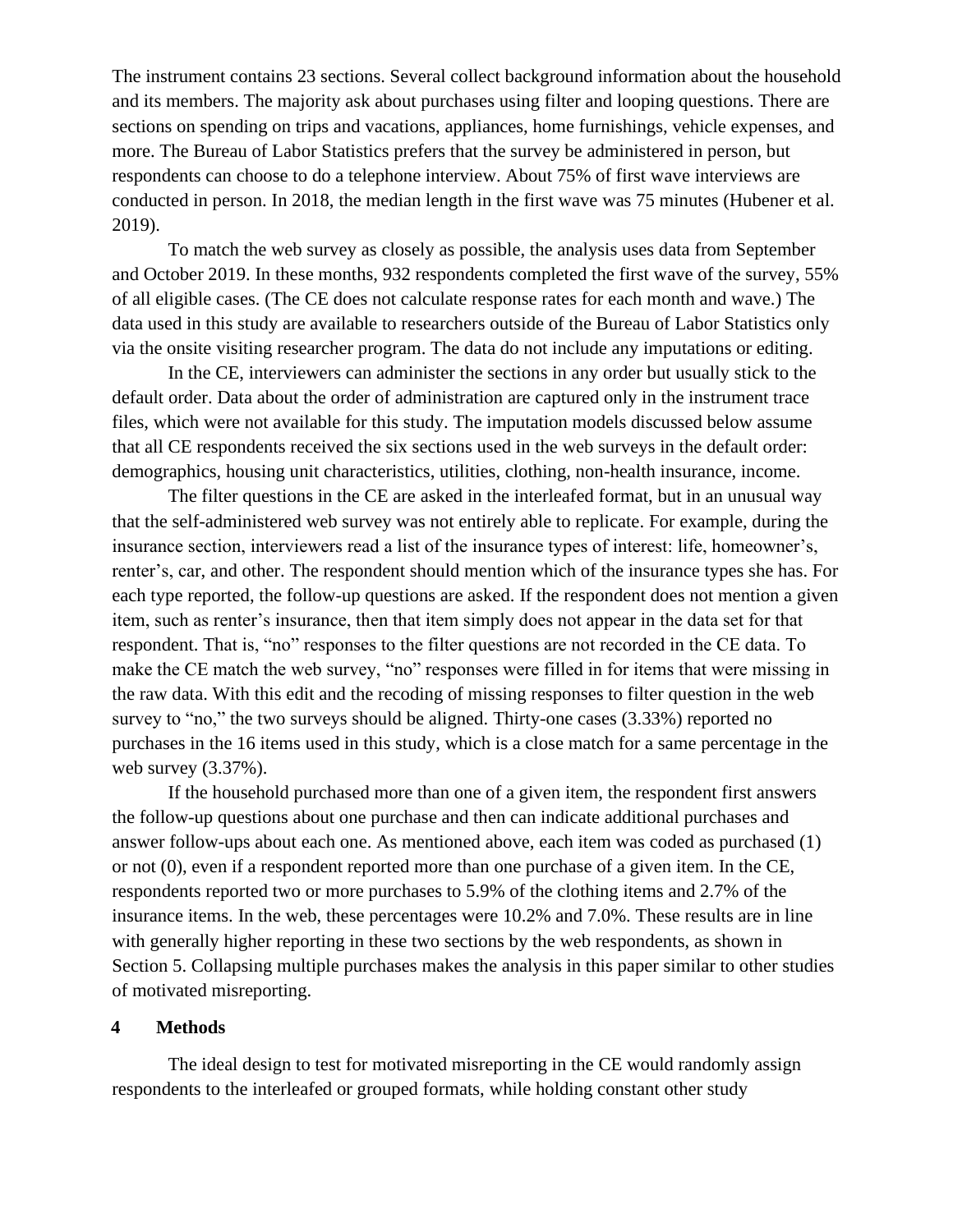characteristics. The difference in the number of reported purchases between the formats would be the measure of motivated misreporting. Although this approach has worked well in earlier studies, experimentation is not feasible in the CE because of budget constraints and the importance of the CE data. However, the importance of the CE also means that it is crucial to know whether motivated misreporting is taking place.

Instead, this study uses multiple imputation to estimate the extent of motivated misreporting in Wave 1 of the CE. Table 3 illustrates the approach. The CE is conducted in the interleafed format and collected background variables (*X*) as well as purchase data (*Y interleafed*). The web survey collected the same background variables and asked the purchase questions in both formats. However, no cases responded in both the interleafed and grouped format: the variables *X*, *Y interleafed*, and *Y grouped* are never jointly observed. The web survey did not administer the questions in both formats to the same respondents because those answering the purchase questions twice would likely respond differently the second time or even break off. Just as in the multimode imputation studies discussed in Section 4, joint observation of the *Y interleafed* and *Y*<sup>grouped</sup> is not possible. Responses by the CE respondents to the filter questions in the grouped format are imputed from the observed cells.

Table 3: Design for Imputation of CE Responses in Grouped Format

| Data Source              |  | <b>X</b> Vinterleafed Vgrouped |  |
|--------------------------|--|--------------------------------|--|
| Consumer Expenditure O O |  |                                |  |
|                          |  | $()$ $()$                      |  |
| Web Survey               |  |                                |  |
| 1 1 1 T                  |  | $\cdots$ $\cdots$ $\cdots$     |  |

 $O =$  observed data; I = imputed data

Twelve imputation models are used to impute the responses in the grouped format, marked "I" in Table 3. Each model predicts multiple responses (yes or no) to the filter questions about household purchases. The following subsections compare the responses of the CE and web respondents, describe the imputation models, and detail the analysis approach.

### **Comparison of CE and Web Survey Respondents**

There are many differences between the web and CE surveys. The CE is an intervieweradministered survey: interviewers can provide motivation to complete the interview and to provide higher quality answers. The CE contains many more sections and items than the web survey. The CE respondents are recruited from a probability sample of the U.S. household population; the web respondents are members of the Lightspeed panel who take surveys in exchange for payment. The extent to which the models can accurately predict the responses of CE respondents in the grouped format depends on how similar the respondents to the two surveys are. If the web respondents are very unlike the CE respondents, in ways that influence purchasing behavior, then the web survey data cannot be used to impute the purchases of the CE respondents.

About half of the length of the web survey was devoted to collecting background information about each case. The variables fall into three categories: demographics, housing unit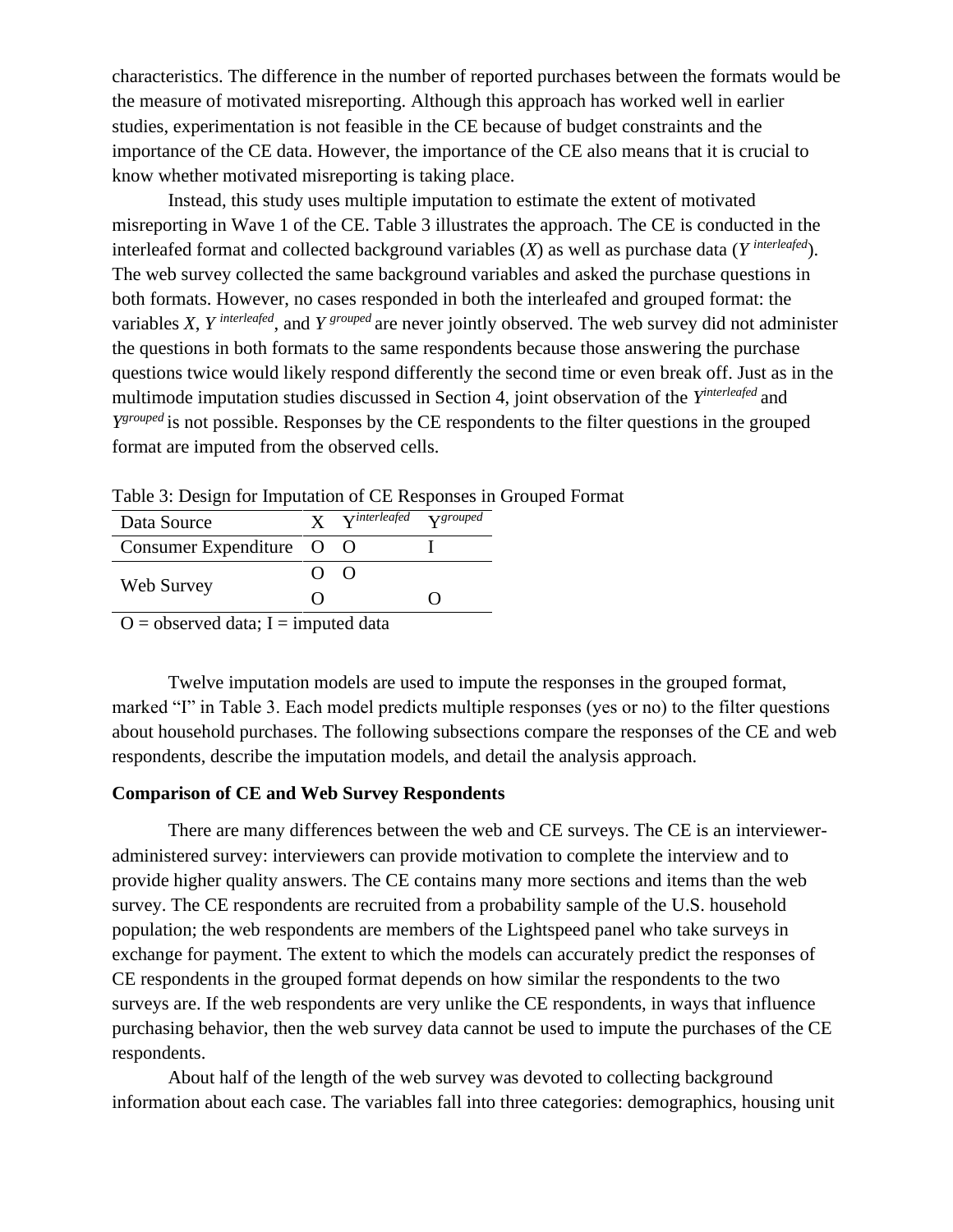characteristics, and household income. The full list of background variables is given in Table 4. These variables are the predictors in the imputation models. Although there may be additional variables that would also be related to household purchases, the imputation models can only use variables collected in the CE.

Table 4 compares the CE and web survey respondents on the background variables. Missing responses (don't know, refused, and simply skipped) are combined and shown as a category. (The seven "HU has" variables are exceptions: each has only two response categories: "yes" and "no": missing responses in the CE are not permitted. To match this behavior, all missing responses to these questions in the web survey were recoded as "no.") Statistical comparisons between the two surveys require an assumption about the selection process in the nonprobability web survey. Following guidance from the American Association for Public Opinion Research (AAPOR 2016), the comparisons in Table 4 assume that the web respondents are a simple random sample from the Lightspeed panel; no weights, clustering, or stratification are used in the calculation of standard errors. Seventeen of the 23 variables show significant differences, after Bonferroni correction for multiple testing and adjustment for the geographic clustering of the CE cases. However, there is no concern about overlap: the characteristics of the CE respondents are well represented among the web respondents, indicating that the weak version of the overlap (or common support) assumption needed for the approach in this paper is met (Cunningham 2021, Section 5.1.4). To formally test this assumption, the propensity to be in the CE data set versus the web data set was predicted from the variables shown in Table 4 using a logistic model (Cunningham 2021, Section 5.4). The predicted propensities demonstrate that there is sufficient overlap between the two data sets: propensities range from 0.000148 to 0.979 in the web data set and from 0.0460 to 0.996 in the CE data set.

Imputation models can control for differences between the web and CE respondents in the variables in Table 4. More concerning are the differences that exist after controlling for these variables. The imputation approach described below rests on the assumption that there are no relevant differences between the CE and web survey respondents after adjusting for these characteristics. This assumption, called the conditional independence or unconfoundedness assumption in the causal inference literature, is common yet fundamentally untestable (Angrist and Pischke 2009, Section 3.2.1; and Wooldridge 2010, Section 21.3).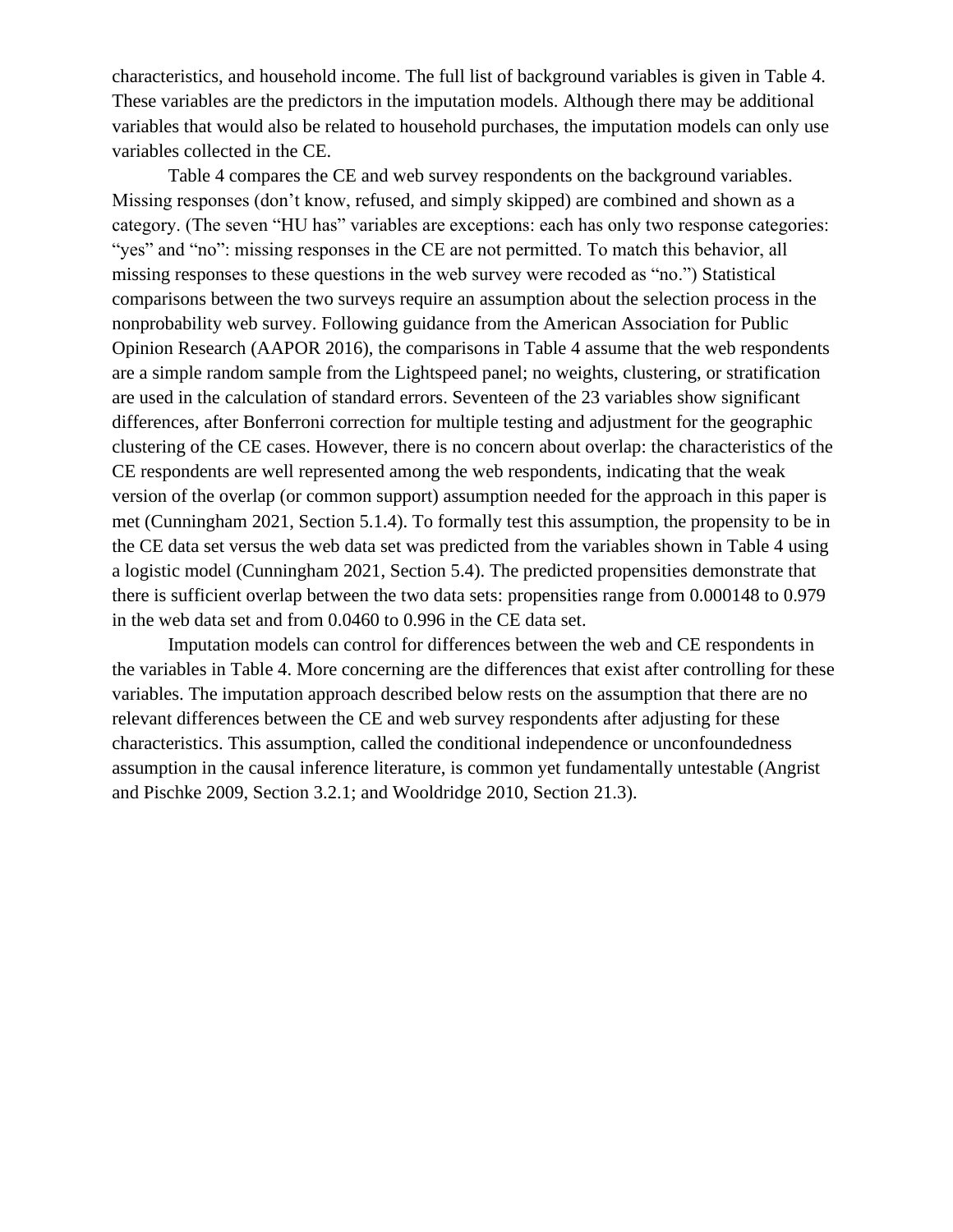|                               |                |                | Mean/Proportion (SE) |                   |  |  |  |
|-------------------------------|----------------|----------------|----------------------|-------------------|--|--|--|
| Variable                      | Category       | CE             | Web                  | Test <sup>a</sup> |  |  |  |
| HH members                    | $NA^b$         | 2.43 (0.0084)  | 2.73(0.0075)         | < 0.0001          |  |  |  |
| HU has pool                   | N <sub>o</sub> | 0.95(0.0081)   | 0.80(0.0085)         | < 0.0001          |  |  |  |
|                               | Yes            | 0.053(0.0081)  | 0.20(0.0085)         |                   |  |  |  |
| HU has off-<br>street parking | N <sub>o</sub> | 0.52(0.020)    | 0.33(0.010)          | < 0.0001          |  |  |  |
|                               | Yes            | 0.48(0.020)    | 0.67(0.010)          |                   |  |  |  |
| HU has porch                  | N <sub>o</sub> | 0.47(0.018)    | 0.21(0.0087)         | < 0.0001          |  |  |  |
|                               | Yes            | 0.53(0.018)    | 0.79(0.0087)         |                   |  |  |  |
| HU has<br>apartment           | N <sub>o</sub> | 0.99(0.0028)   | 0.90(0.0064)         | < 0.0001          |  |  |  |
|                               | Yes            | 0.01(0.0028)   | 0.10(0.0064)         |                   |  |  |  |
| HU has central<br>air         | N <sub>o</sub> | 0.57(0.022)    | 0.30(0.0098)         | < 0.0001          |  |  |  |
|                               | Yes            | 0.43(0.022)    | 0.70(0.0098)         |                   |  |  |  |
| HU has<br>window air          | N <sub>o</sub> | 0.88(0.014)    | 0.69(0.0099)         | < 0.0001          |  |  |  |
|                               | Yes            | 0.12(0.014)    | 0.31(0.0099)         |                   |  |  |  |
| HU has solar<br>panels        | N <sub>o</sub> | 0.98(0.0050)   | 0.93(0.0053)         | < 0.0001          |  |  |  |
|                               | Yes            | 0.018(0.0050)  | 0.065(0.0053)        |                   |  |  |  |
| HU single<br>family           | N <sub>o</sub> | 0.36(0.018)    | 0.37(0.010)          | 0.0007            |  |  |  |
|                               | Yes            | 0.64(0.018)    | 0.61(0.010)          |                   |  |  |  |
|                               | Missing        | 0(NA)          | 0.016(0.0027)        |                   |  |  |  |
| No. bedrooms                  | $\mathbf{1}$   | 0.12(0.011)    | 0.096(0.0063)        | 0.001             |  |  |  |
|                               | $\overline{2}$ | 0.25(0.016)    | 0.24(0.0091)         |                   |  |  |  |
|                               | 3              | 0.39(0.016)    | 0.40(0.011)          |                   |  |  |  |
|                               | $\overline{4}$ | 0.17(0.012)    | 0.18(0.0082)         |                   |  |  |  |
|                               | $5+$           | 0.057(0.0087)  | 0.053(0.0048)        |                   |  |  |  |
|                               | <b>Missing</b> | 0.0054(0.0023) | 0.029(0.0036)        |                   |  |  |  |

Table 4: Comparison of Demographics of CE and Web Respondents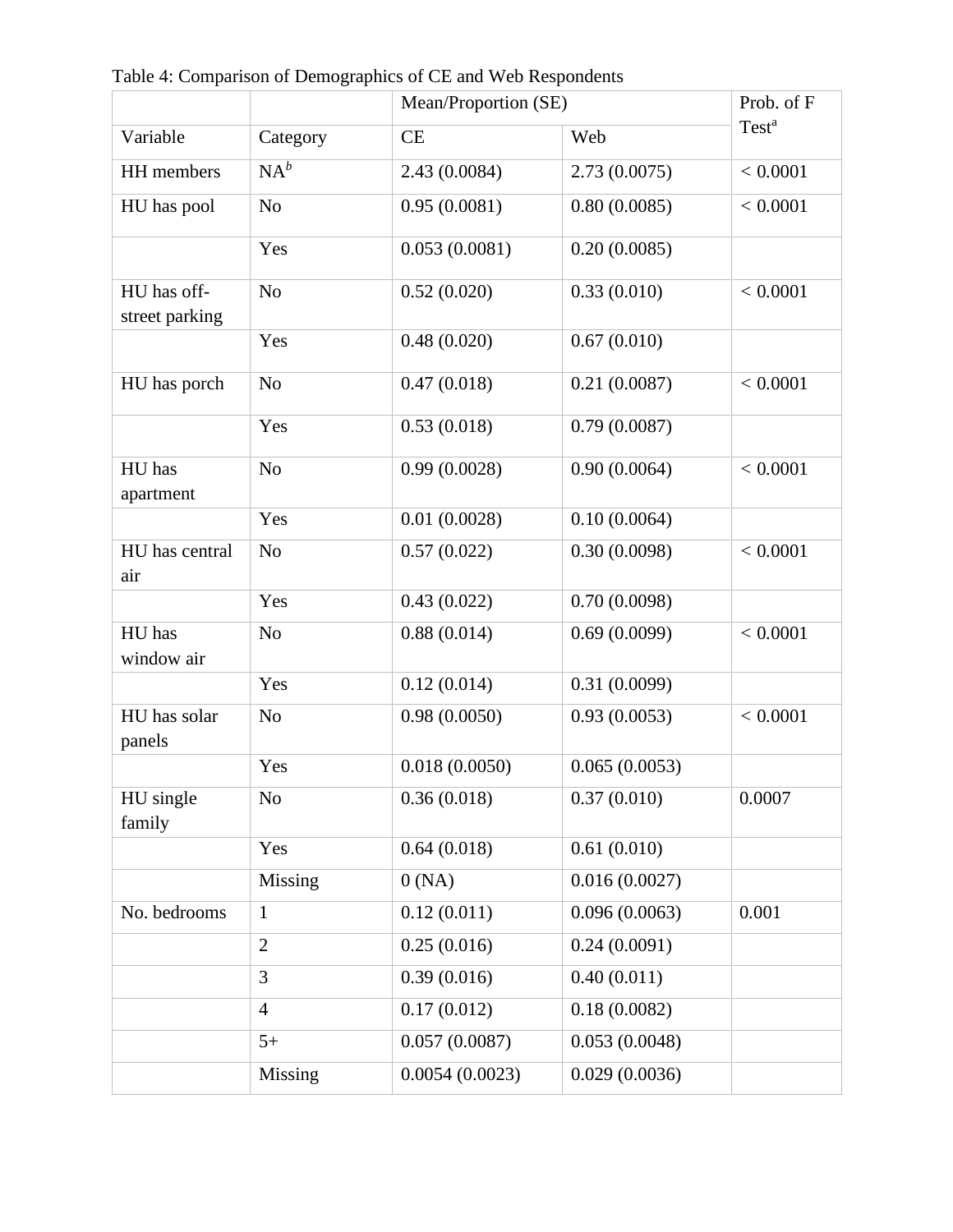| No. bathrooms      | $\mathbf{1}$   | 0.44(0.020)    | 0.39(0.010)   | < 0.0001 |
|--------------------|----------------|----------------|---------------|----------|
|                    | $\overline{2}$ | 0.43(0.020)    | 0.43(0.010)   |          |
|                    | $3+$           | 0.12(0.012)    | 0.14(0.0074)  |          |
|                    | Missing        | 0.0043(0.0021) | 0.037(0.004)  |          |
| R owns home        | N <sub>o</sub> | 0.37(0.016)    | 0.44(0.011)   | < 0.0001 |
|                    | Yes            | 0.63(0.016)    | 0.54(0.011)   |          |
|                    | Missing        | 0(NA)          | 0.023(0.0032) |          |
| R age              | 18-34          | 0.12(0.012)    | 0.51(0.011)   | < 0.0001 |
|                    | 35-49          | 0.22(0.013)    | 0.16(0.0079)  |          |
|                    | 50-64          | 0.24(0.015)    | 0.16(0.0077)  |          |
|                    | $65+$          | 0.38(0.015)    | 0.15(0.0076)  |          |
|                    | Missing        | 0.032(0.0061)  | 0.20(0.003)   |          |
| R White            | N <sub>o</sub> | 0.22(0.021)    | 0.19(0.0083)  | 0.15     |
|                    | Yes            | 0.77(0.022)    | 0.80(0.0086)  |          |
|                    | Missing        | 0.010(0.0034)  | 0.017(0.0028) |          |
| R Black            | N <sub>o</sub> | 0.89(0.012)    | 0.85(0.0077)  | 0.024    |
|                    | Yes            | 0.10(0.012)    | 0.14(0.0073)  |          |
|                    | Missing        | 0.010(0.0034)  | 0.017(0.0028) |          |
| R Asian            | N <sub>o</sub> | 0.93(0.016)    | 0.94(0.0051)  | 0.24     |
|                    | Yes            | 0.059(0.016)   | 0.044(0.0044) |          |
|                    | Missing        | 0.010(0.0034)  | 0.017(0.0028) |          |
| R Hispanic         | No             | 0.88(0.016)    | 0.90(0.0063)  | 0.22     |
|                    | Yes            | 0.11(0.015)    | 0.085(0.0059) |          |
|                    | Missing        | 0.011(0.0035)  | 0.011(0.0022) |          |
| R married          | N <sub>o</sub> | 0.50(0.018)    | 0.52(0.011)   | 0.037    |
|                    | Yes            | 0.50(0.018)    | 0.47(0.011)   |          |
|                    | Missing        | 0.0043(0.0026) | 0.015(0.0026) |          |
| R never<br>married | N <sub>o</sub> | 0.79(0.015)    | 0.58(0.011)   | < 0.0001 |
|                    | Yes            | 0.20(0.014)    | 0.41(0.011)   |          |
|                    | Missing        | 0.0043(0.0026) | 0.015(0.0026) |          |
| R education        | No HS degree   | 0.085(0.0012)  | 0.043(0.0043) | < 0.0001 |
|                    | HS degree      | 0.24(0.015)    | 0.21(0.0087)  |          |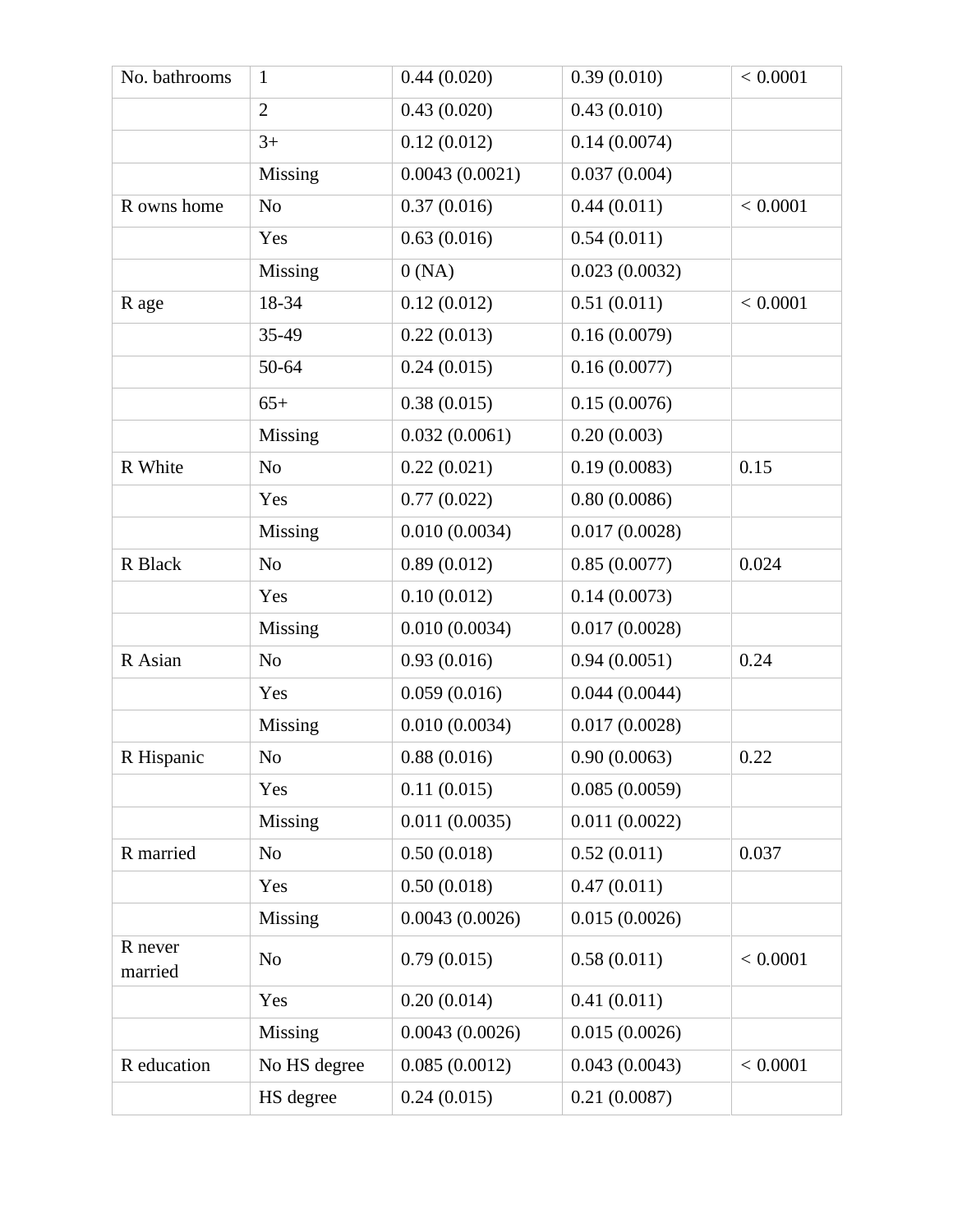|                                      | Some college          | 0.22(0.013)   | 0.21(0.0087)  |          |
|--------------------------------------|-----------------------|---------------|---------------|----------|
|                                      | Associate's           |               |               |          |
|                                      | degree                | 0.11(0.0010)  | 0.013(0.0071) |          |
|                                      | Bachelor's<br>degree  | 0.21(0.015)   | 0.27(0.0095)  |          |
|                                      | Master's or<br>higher | 0.12(0.011)   | 0.13(0.0071)  |          |
|                                      | Missing               | 0.17(0.0045)  | 0.0091(0.002) |          |
| HH wage<br>income                    | N <sub>o</sub>        | 0.30(0.015)   | 0.30(0.0097)  | 0.0009   |
|                                      | Yes                   | 0.67(0.016)   | 0.63(0.0103)  |          |
|                                      | Missing               | 0.027(0.0085) | 0.073(0.0056) |          |
| HH has self-<br>employment<br>income | N <sub>o</sub>        | 0.87(0.013)   | 0.81(0.0083)  | 0.0104   |
|                                      | Yes                   | 0.10(0.011)   | 0.14(0.0073)  |          |
|                                      | Missing               | 0.027(0.0085) | 0.049(0.0046) |          |
| HH income                            | $<$ \$30 $k$          | 0.37(0.018)   | 0.17(0.0081)  | < 0.0001 |
|                                      | \$30k-\$50k           | 0.086(0.0087) | 0.13(0.0072)  |          |
|                                      | \$50k-\$70k           | 0.058(0.0073) | 0.098(0.0063) |          |
|                                      | \$70k-\$90k           | 0.083(0.0090) | 0.085(0.0060) |          |
|                                      | \$90k-\$120k          | 0.066(0.0081) | 0.067(0.0053) |          |
|                                      | $\geq$ \$120k         | 0.17(0.012)   | 0.10(0.0065)  |          |
|                                      | Missing               | 0.17(0.016)   | 0.34(0.0010)  |          |

*<sup>a</sup> F* statistic for test of hypothesis that means/proportions not equal

*b* Continuous variable; all others categorical

*F* tests control for geographic clustering of CE cases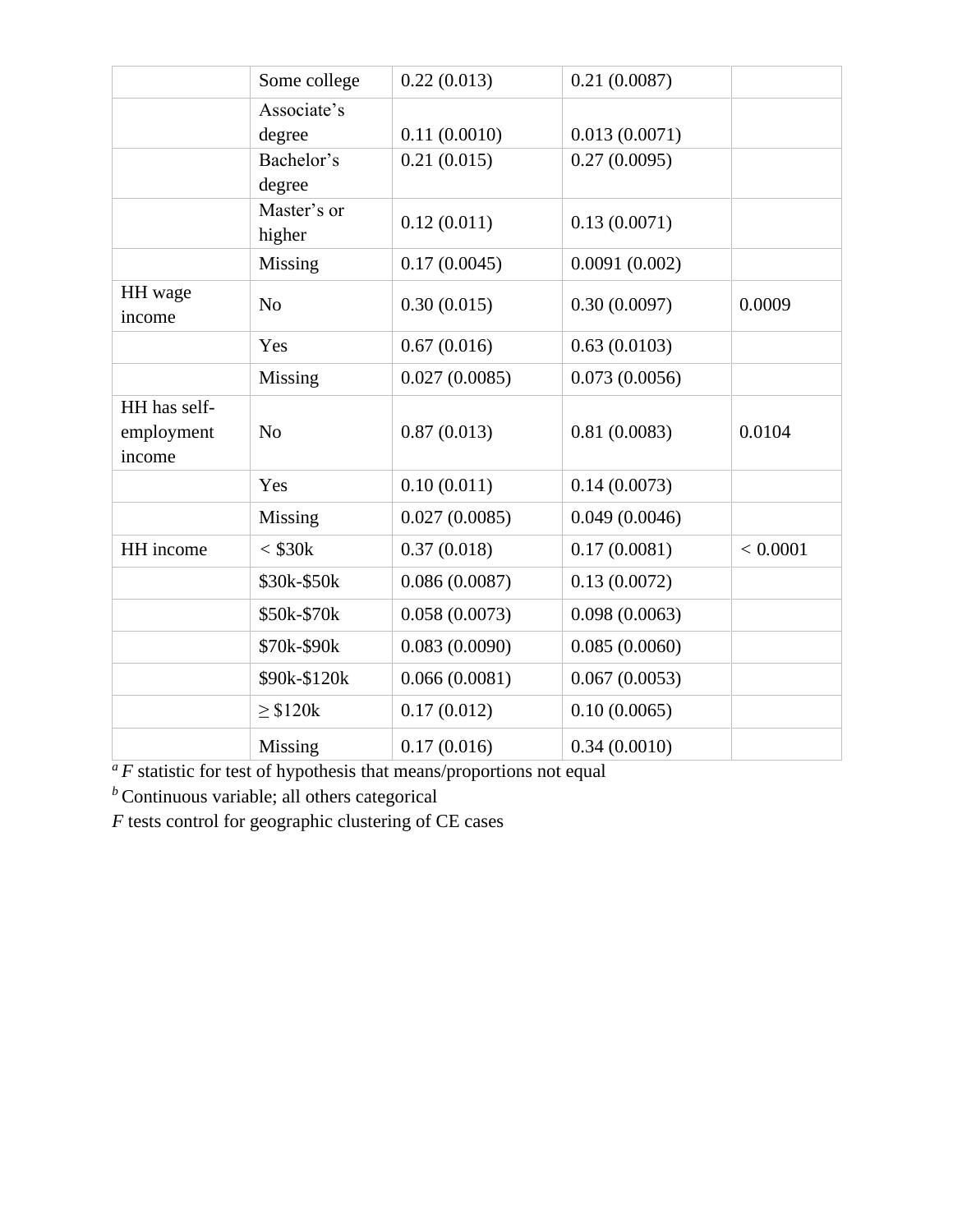The household income variable was collected slightly differently in the two surveys. The CE collects income at the household member level. It first asks for the amount earned by each member. If the respondent does not give an answer, it asks for income in ranges: less than \$5,000; [\$5,000, \$10,000); [\$10,000, \$15,000); [\$15,000, \$20,000); [\$20,000, \$30,000); [\$30,000, \$40,000); [\$40,000, \$50,000); [\$50,000, \$70,000); [\$70,000, \$90,000); [\$90,000, \$120,000); \$120,000 and greater. The web survey used a different approach. Income is among the most sensitive questions asked in surveys (Tourangeau and Yan 2007). Without the motivation provided by an interviewer and the backing of an official government survey, the web survey was unlikely to be able to collect income for each household member. For these reasons, the web survey asked for household income in ranges (the same ranges given above). To make the income data collected in the two surveys comparable, the CE income data were aggregated to the household level. For those households where amounts were reported for each member (68% of households), household income is the sum of the reported amounts. For those households where ranges were reported for all members (5.9% of households), the minimum and maximum income was calculated for each member from the reported range. These two numbers were summed across all household members to capture the minimum and maximum possible household income. The household income was set to the mean of these two numbers. For those households where a mix of ranges and amounts were reported (8.8% of households), income for those members reported in ranges was set to the midpoint of the range and income was then summed across all household members. For the remaining CE households (17.1%), income was set to missing. For all three types of households, the resulting household income was then collapsed into larger ranges. The web survey respondents were more likely not to answer the income question (Table 4). The wage income and self-employment income indicators were also asked at the person level in the CE and at the household level in the web survey. When aggregating the CE data to the household level, a household was marked as having wage income (or self-employment) income if any member was reported to have that income type. These indicators differ significantly in the two sets of respondents but not meaningfully.

Figure 1 compares the percentage of CE respondents who answered with "yes" to each item's filter question with the percentage among web respondents in the interleafed format. Thirteen of the 16 items show significantly different purchase rates (with Bonferroni correction and clustering adjustment). However, the correlation between the percentages is 0.93, indicating that the reported purchase rates are similar. Web respondents are more likely to be insured and less likely to have expenses for water and sewage and garbage and recycling. Although there are differences between the two groups of respondents, the broad overlap between them supports the imputation approach used below.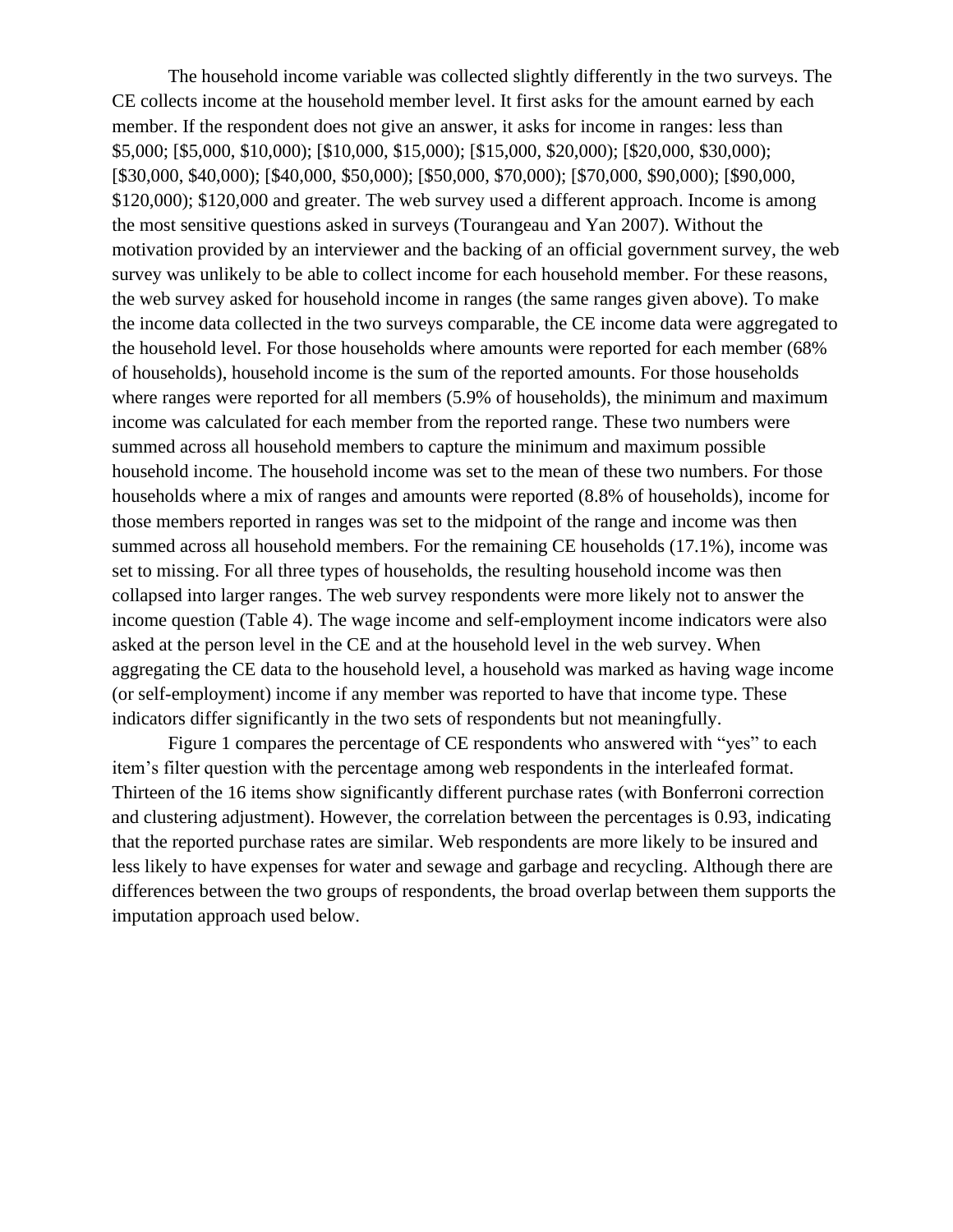

Figure 1: Comparison of Web and CE Respondents on Reported Purchases NOTE: Only web survey respondents in interleafed format included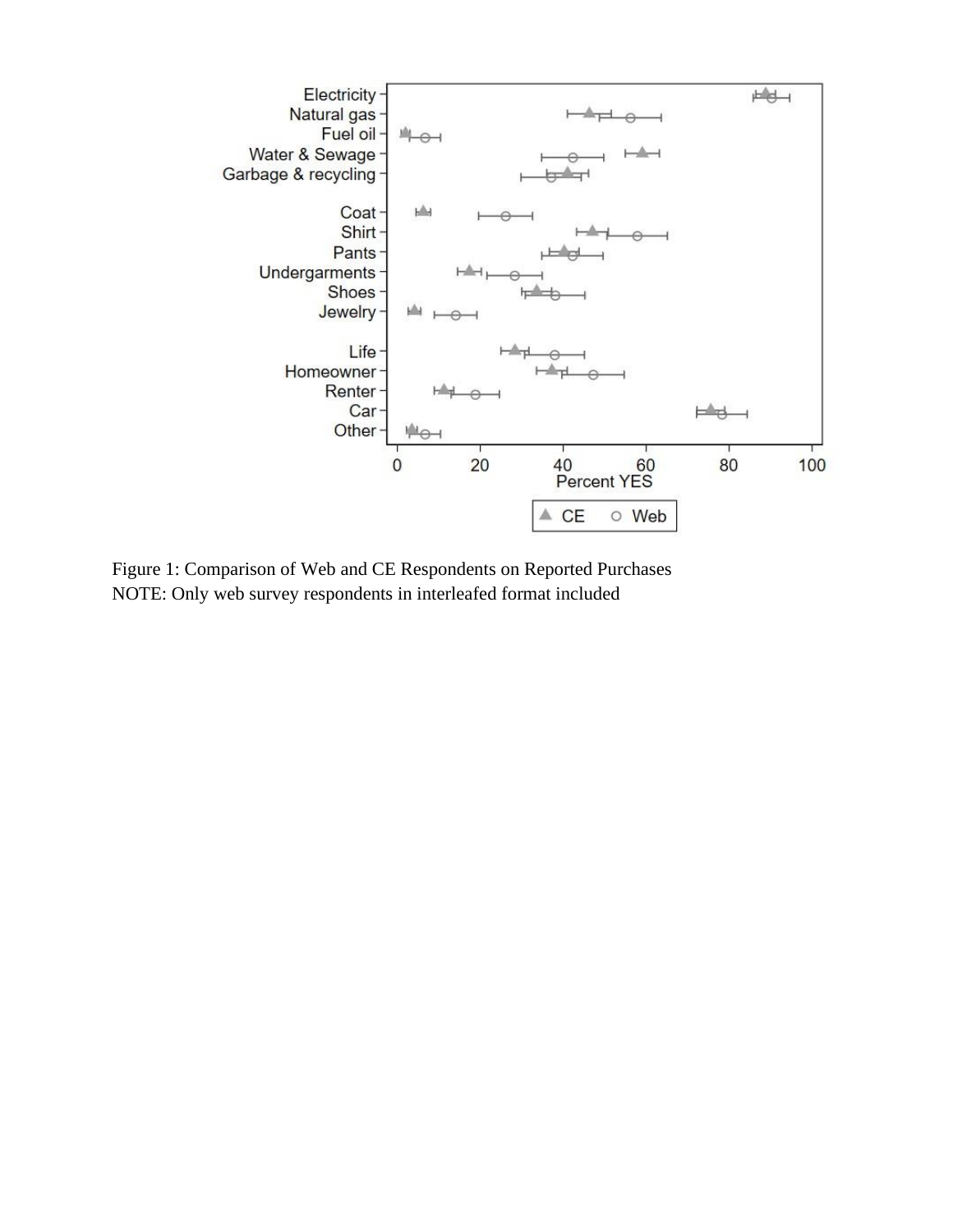# **Imputation Models**

The other factor influencing the accuracy of the imputed values is how well the models explain purchases of the 16 items. Twelve logistic imputation models were fit at the case-item level on all data from the CE and web surveys. In each model, the dependent variable is the filter response, "yes" or "no." The independent variables in the models are the format (grouped or interleafed), the survey (CE or web), the item (1 through 16), the order of the sections (1 through 6; fixed for CE respondents), and the background variables shown in Table 4. Unfortunately, no information about the CE interviewers was available for inclusion in the models. The models do not account for the clustering of observations into primary sampling units in the CE or into respondents in the web survey. However, analysis of the imputed data does, as discussed in the next subsection.

Table 5 shows the interactions included in each model. Together these models cover all interactions likely to affect purchases. The full set of all interactions could not be fit in one model, because of sparse cells, so the models differ in the interactions they include. In each model in the table, all variables indicated with an "a" in a given column were interacted with each variable with a "b" in that column. When interactions were included in a model, main effects were also included. Variables indicated with an "x" were included without any interactions. Model 1 interacts the grouped (versus interleafed) indicator with each of the background variables to capture how respondent and household characteristics impact the difference between the two formats. Model 2 interacts the survey indicator (CE versus web) with the background variables, because the demographic makeup of the two surveys differs (Table 4). Model 3 contains no interactions. Model 4 interacts the grouped (versus interleafed) indicator with the item indicator, because the two formats may behave differently with some items. Model 5 includes the interaction of the survey indicator and the item, because the mode effect (interpreted broadly to include representation and measurement differences) may differ by item. And Model 6 interacts the item indicator with each of the background variables. Models 7–12 are identical to Models 1–6 but exclude household income because of the challenges in constructing comparable household income measures. As indicated in Table 5, all models include main effects for all variables. Table 6 shows that the models fit the data reasonably and about equally well. The best fitting model is Model 5, according to both the AIC and BIC measures.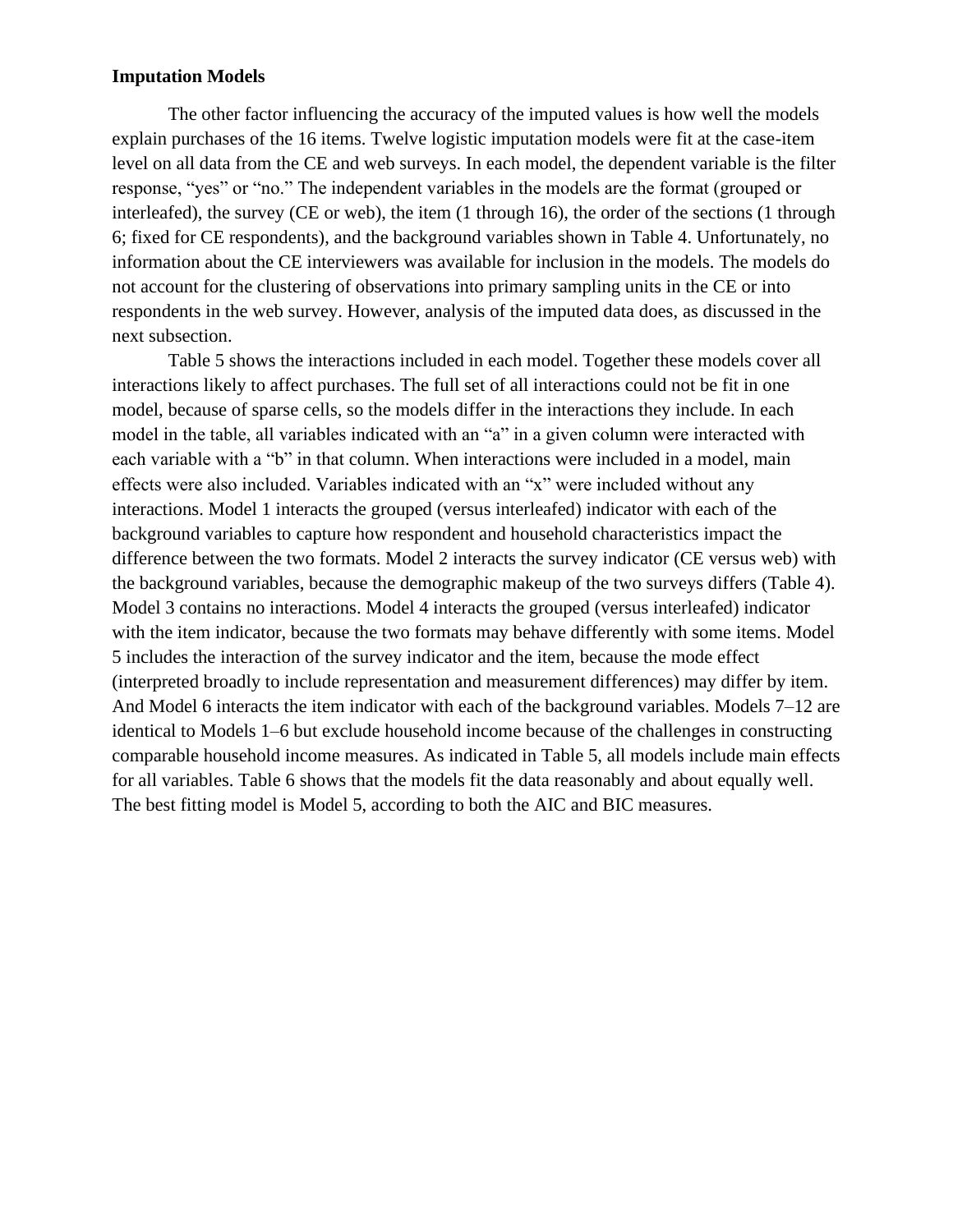| Variable<br>$\mathbf{1}$      |   | Model          |              |                |              |              |             |   |                         |              |              |             |
|-------------------------------|---|----------------|--------------|----------------|--------------|--------------|-------------|---|-------------------------|--------------|--------------|-------------|
|                               |   | $\overline{2}$ | 3            | $\overline{4}$ | 5            | 6            | 7           | 8 | 9                       | 10           | 11           | 12          |
| Grouped (vs. Interleafed)     | a | X              | X            | a              | X            | X            | a           | X | X                       | a            | X            | X           |
| CE (vs. Web)                  | X | a              | $\mathbf x$  | $\mathbf x$    | a            | $\mathbf{x}$ | $\mathbf x$ | a | X                       | $\mathbf{x}$ | a            | X           |
| Item $(1-16)$                 | X | X              | X            | b              | b            | a            | X           | X | X                       | b            | b            | a           |
| <b>Section Order</b>          | X | X              | X            | X              | X            | X            | X           | X | X                       | X            | X            | X           |
| HH members*                   | b | b              | $\mathbf{x}$ | X              | $\mathbf{x}$ | b            | b           | b | $\mathbf X$             | $\mathbf{x}$ | X            | $\mathbf b$ |
| HU has pool                   | b | b              | X            | X              | X            | b            | b           | b | X                       | X            | X            | $\mathbf b$ |
| HU has off-street parking     | b | b              | $\mathbf x$  | X              | X            | b            | b           | b | $\mathbf{x}$            | X            | X            | b           |
| HU has apartment              | b | b              | $\mathbf x$  | $\mathbf{x}$   | $\mathbf{x}$ | b            | b           | b | X                       | $\mathbf{x}$ | $\mathbf x$  | b           |
| HU has central air            | b | b              | X            | X              | X            | b            | b           | b | X                       | X            | X            | $\mathbf b$ |
| HU has window air             | b | b              | $\mathbf x$  | $\mathbf{x}$   | $\mathbf{X}$ | b            | b           | b | $\mathbf{x}$            | $\mathbf{x}$ | $\mathbf{x}$ | b           |
| HU has solar panels           | b | b              | $\mathbf x$  | $\mathbf{x}$   | $\mathbf{x}$ | b            | b           | b | X                       | $\mathbf{x}$ | $\mathbf x$  | b           |
| HU single family              | b | b              | X            | X              | X            | b            | b           | b | X                       | X            | X            | $\mathbf b$ |
| HU bedrooms                   | b | b              | $\mathbf x$  | $\mathbf{x}$   | $\mathbf{X}$ | b            | b           | b | X                       | $\mathbf{x}$ | X            | b           |
| <b>HU</b> bathrooms           | b | b              | $\mathbf x$  | X              | $\mathbf{x}$ | b            | b           | b | X                       | $\mathbf{x}$ | $\mathbf x$  | b           |
| HH has wage income            | b | b              | X            | X              | X            | b            | b           | b | X                       | X            | X            | $\mathbf b$ |
| HH has self-employment income | b | b              | $\mathbf x$  | X              | $\mathbf{X}$ | b            | b           | b | $\overline{\mathbf{X}}$ | X            | X            | $\mathbf b$ |
| HH income                     | b | b              | $\mathbf x$  | $\mathbf{x}$   | $\mathbf x$  | b            |             |   |                         |              |              |             |
| R owns home                   | b | b              | X            | X              | X            | b            | b           | b | X                       | X            | X            | b           |
| R age                         | b | b              | X            | $\mathbf{x}$   | $\mathbf{X}$ | b            | b           | b | X                       | X            | X            | b           |
| R white                       | b | b              | $\mathbf x$  | X              | $\mathbf{X}$ | b            | b           | b | X                       | $\mathbf{x}$ | $\mathbf x$  | b           |
| R African-American            | b | b              | X            | X              | X            | b            | b           | b | X                       | X            | X            | b           |
| R Asian                       | b | b              | X            | X              | $\mathbf{X}$ | b            | b           | b | X                       | X            | X            | b           |
| R married                     | b | b              | $\mathbf x$  | X              | $\mathbf x$  | b            | b           | b | X                       | $\mathbf{x}$ | X            | b           |
| R never married               | b | b              | $\mathbf x$  | $\mathbf x$    | $\mathbf x$  | b            | b           | b | X                       | $\mathbf{x}$ | $\mathbf x$  | b           |
| R Hispanic                    | b | b              | X            | $\mathbf{x}$   | X            | b            | b           | b | X                       | X            | X            | $\mathbf b$ |
| R education                   | b | b              | X            | X              | X            | b            | b           | b | X                       | X            | X            | b           |

Table 5: Specification of Logistic Imputation Models

NOTE: Case base for each model is 50,080 filter questions. "x" indicates variables included without any interactions. In each column, every variable shown with "a" is interacted with every variable shown with "b."

\* Continuous variable; all others categorical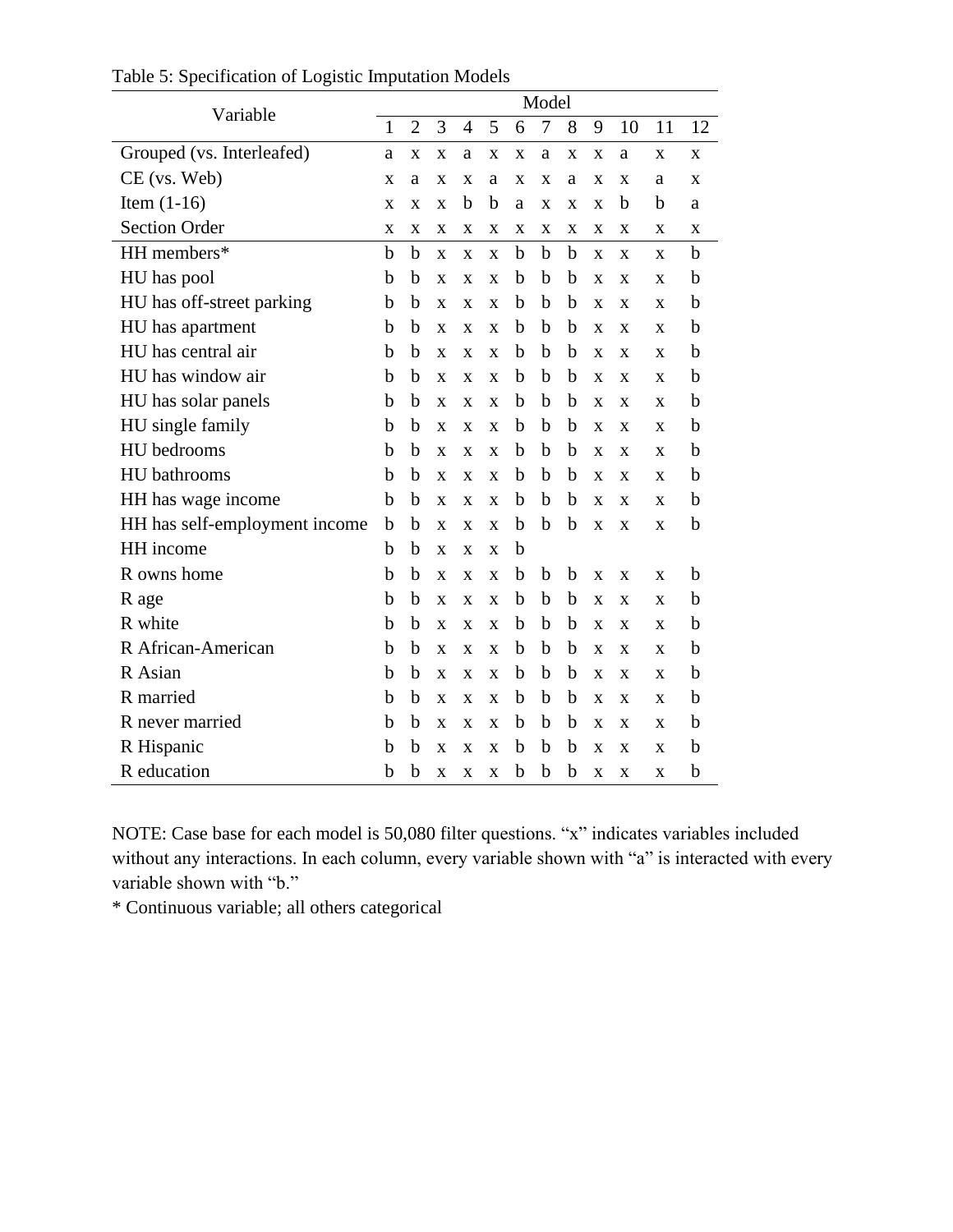Table 6: Measures of Fit of Imputation Models

| Fit Measure |         | Model    |              |         |                 |         |         |                         |         |                 |         |         |
|-------------|---------|----------|--------------|---------|-----------------|---------|---------|-------------------------|---------|-----------------|---------|---------|
|             |         | $\gamma$ | $\mathbf{c}$ |         | 5.              | 6       |         | 8                       |         | 10              |         | 12      |
| <b>AUC</b>  | 0.798   | 0.798    | 0.796        | 0.798   | 0.801           | 0.798   | 0.797   | 0.797                   | 0.795   | 0.8             | 0.801   | .08     |
| <b>AIC</b>  | 52446.6 | 52428.8  | 52569.7      |         | 52320.6 51991.7 |         |         | 52365.5 52518.5 52495.4 | 52631.3 | 52381.1         | 52052.1 | 52482.3 |
| <b>BIC</b>  | 53434.6 | 53390.3  | 53151.9      | 53035.1 | 52706.2         | 53212.4 | 53400.7 | 53351.1                 |         | 53160.6 53042.7 | 52713.1 | 53222.2 |
| n           | 50080   | 50080    | 50080        | 50080   | 50080           | 50080   | 50080   | 50080                   | 50080   | 50080           | 50080   | 50080   |

AUC = Area Under Receiver Operating Curve

AIC = Akaike's information criterion

BIC = Bayesian information criterion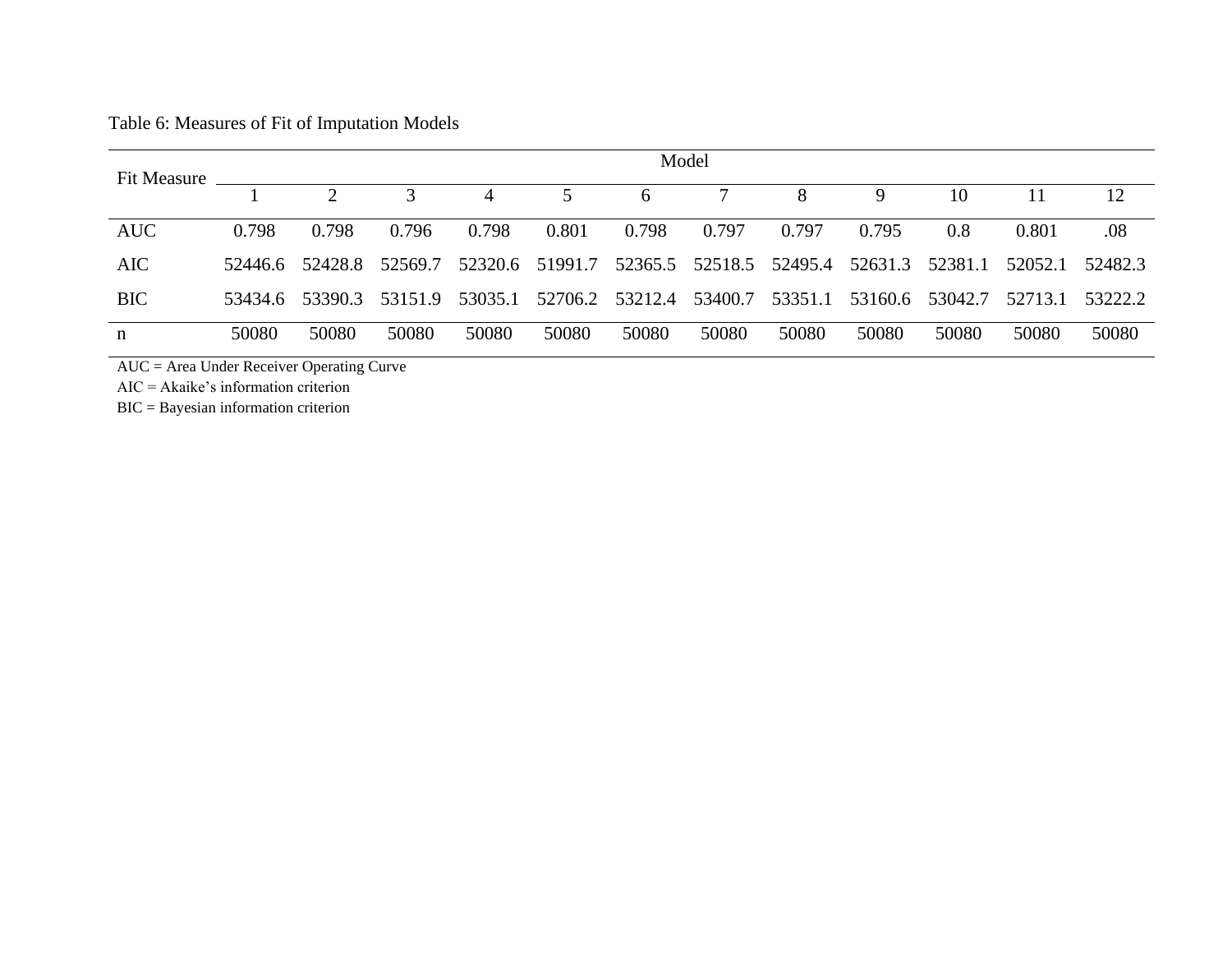

Figure 2: Comparison of Predicted Probabilities (0-100) from Imputation Models NOTE: Only predictions for CE case-items in the grouped format shown (n=14,912 in each subplot)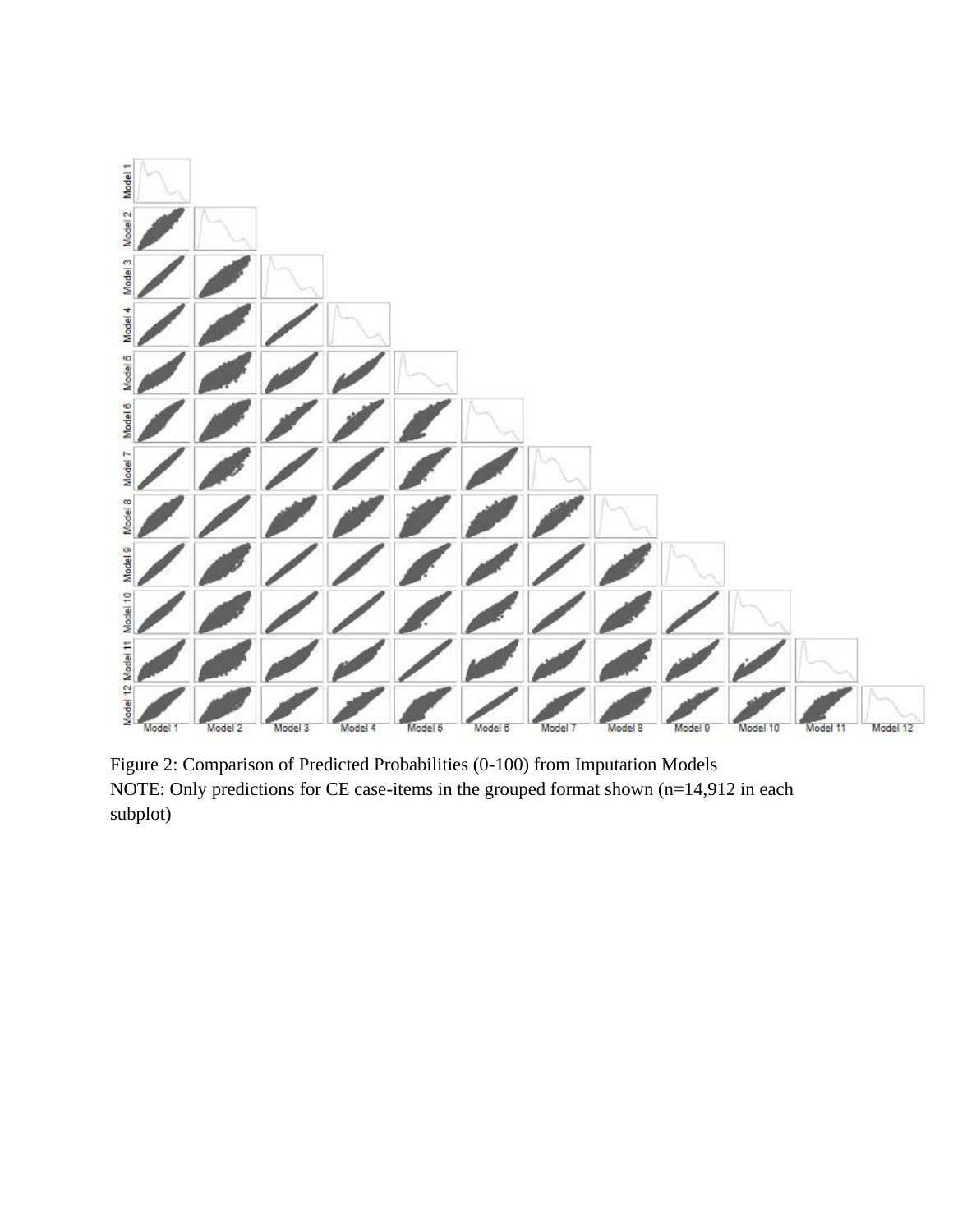The scatterplot matrix in Figure 2 compares the predicted probabilities from each model for the CE cases in the grouped format. The probabilities estimate how likely each case is to purchase each item. The horizontal axis of every subplot ranges from 0 to 100. The main diagonal of the matrix shows the density of the predicted probabilities from each model in a kernel density plot. The vertical axis of the subplots below the diagonal also ranges from 0 to 100. In the subplots below the diagonal, the wider the distribution of points, the more those two models disagree about the probability that a given case would report a purchase of a given item in the (hypothetical) grouped format. The pairwise correlations between the models' predication are all greater than 95%. The smallest correlation is between models 2 and 11.

### **Estimation of Motivated Misreporting Effect**

Twenty responses to each filter question were imputed from each model representing how CE respondents would respond in the grouped format. The main outcome of interest is the motivated misreporting effect in the CE (*MM*), which is the difference between the percentage of filters answered with "yes" in the observed interleafed format  $p^{interleafed}$  and the percentage of filters answered with "yes" in the imputed grouped format  $p^{grouped}$ .

 $MM_m = p^{interleafed} - p_m^{grouped}$  (1)

The *m* subscript refers to the imputation model. Each model gives a different estimate of  $p^{grouped}$ and a different motivated misreporting effect. The standard error on  $p^{grouped}$  and on  $MM_m$  should account for the uncertainty in the imputations. If the format effect in Wave 1 of the CE is similar to that observed in previous studies, *MMm* will be negative, indicating underreporting in the interleafed format. Using a specification curve (Simonsohn et al. 2019), the results section compares the estimates of *MMm* across the 12 imputation models to understand how robust they are to model specification. Using 12 models, which vary in their predictions, and making multiple imputations from each one, captures the uncertainty both within and between models. The results section reports estimates from an analysis that combines the imputations from all models (240 imputations in total) to produce a thirteenth estimate of *MM*.

All models and analyses were run in Stata 15.1 (StataCorp LP 2017) and are unweighted. Analyses of the imputed data account for the clustering of the case-item observations within primary sampling units in the CE and within respondents in the web survey.

### **5 Results**

The outcome of interest is the percent of filters answered with "yes" in the interleafed format minus the percent answered with "yes" in the grouped format (Equation 1). In the web survey, the grouped format collects more "yes" responses to the filter questions than the interleafed format does. Purchases are underreported by 6.1 percentage points in the interleafed format relative to the grouped format, across all sections and items (standard error 0*.*80; see the left side of Table 7). The motivated misreporting effect occurs in each of the three sections and varies from 9.4 percentage points in the clothing section to 3.0 percentage points in the insurance section. These results regarding the motivated misreporting effect are as expected from previous research (Kreuter et al. 2011; Eckman et al. 2014; Tourangeau et al. 2015; Bach and Eckman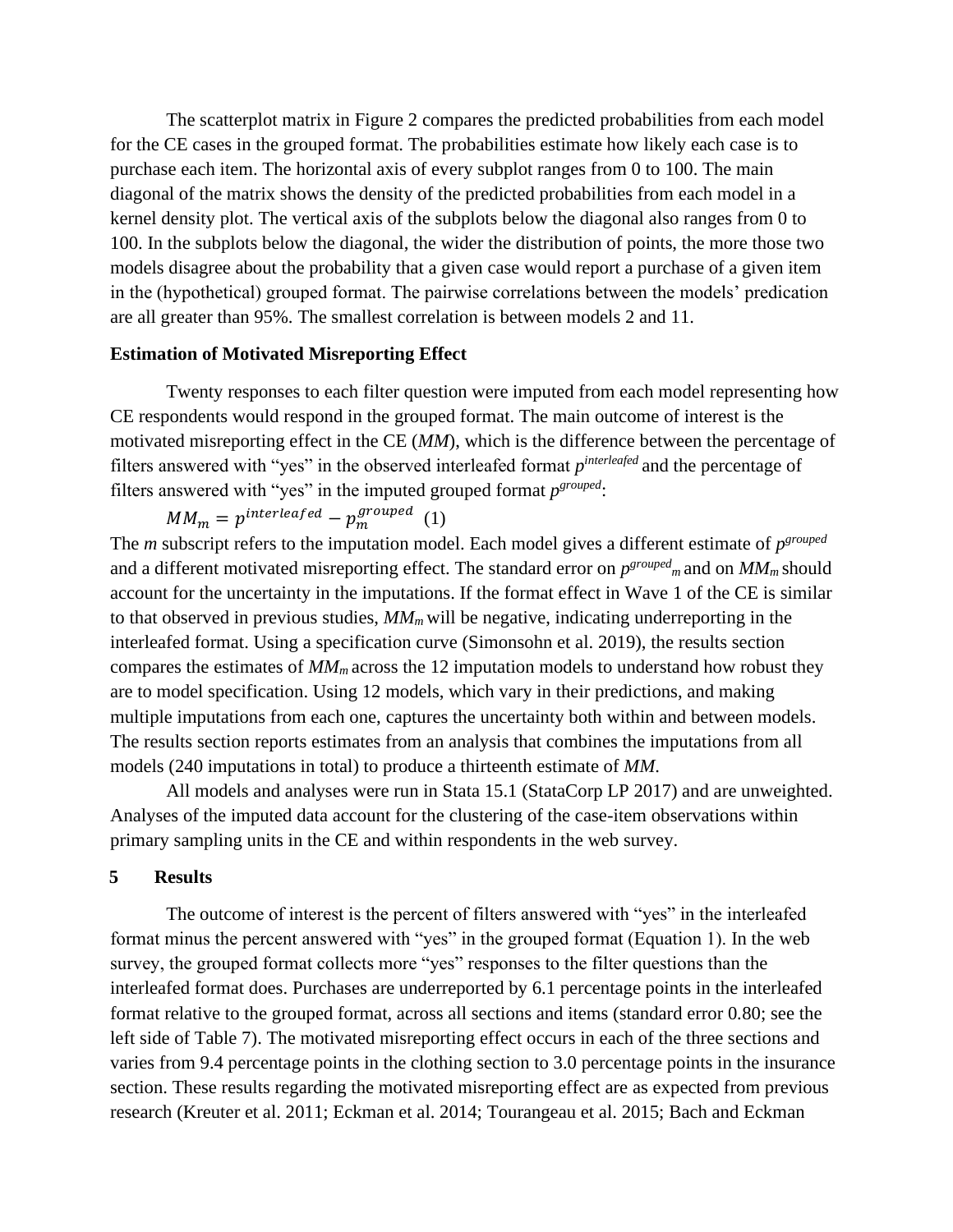2018). The order of the section also significantly impacted the probability of responding "yes" to the filter questions. The second and third sections garnered 3.9% and 5.5% fewer "yes" responses than the first section (all differences significant at 5% level). Because the order of the section was randomized in the web survey, these are true order effects and not topic effects.

In the CE, the 12 imputation models each provide a different set of responses to the filter questions in the grouped format and a different estimate of the motivated misreporting effect in Equation (1). Figure 3 shows the estimated motivated misreporting effects from each model, overall and for the three sections: utilities, clothing, and insurance. This specification curve captures the sensitivity of the results to the different models. In the overall subplot, 10 of the 12 models report a significant effect in the expected direction: the percentage of filter questions answered with a "yes" in the interleafed format is lower than it would be if the questions were asked in the grouped format. In the utilities section, the results have no clear sign, and half the models predict no significant difference in the grouped and interleafed format. In the CE, the order of the section is not recorded but most respondents answer the utility section before the clothing or insurance section. The results shown in the upper right subplot of Figure 3 may be the result of an order effect more than a topic effect. In the clothing section, all models report a significant motivated misreporting effect, and the size of the effect is largest in this section. Models 5, the best-fitting model according to Table 6, reports significant and negative effects overall and in each section.

The right side of Table 7 shows the percentage of filters answered with "yes" in each format, overall and by section in the CE, after imputation. The reported imputed estimates come from the combination of all 12 models and 20 imputation from each one, for 240 total imputations. In the interleafed format, 33.8% of the filter responses were "yes." In the grouped format, 38.7% were imputed "yes." The difference between the two formats is −4*.*9 percentage points (standard error −2*.*15), slightly smaller than the difference in the web survey (−6*.*1, standard error 0*.*80).

# **6 Discussion**

Because experimental manipulation of the questions in the CE was not possible, this paper has used a different approach. Members of a nonprobability panel were randomly assigned to answer CE filter questions about household purchases in the grouped or interleafed format. Multiple imputation was used to understand how CE respondents would have answered in the grouped format. Most models show that respondents underreport purchases by approximately five percentage points to avoid the follow-up questions.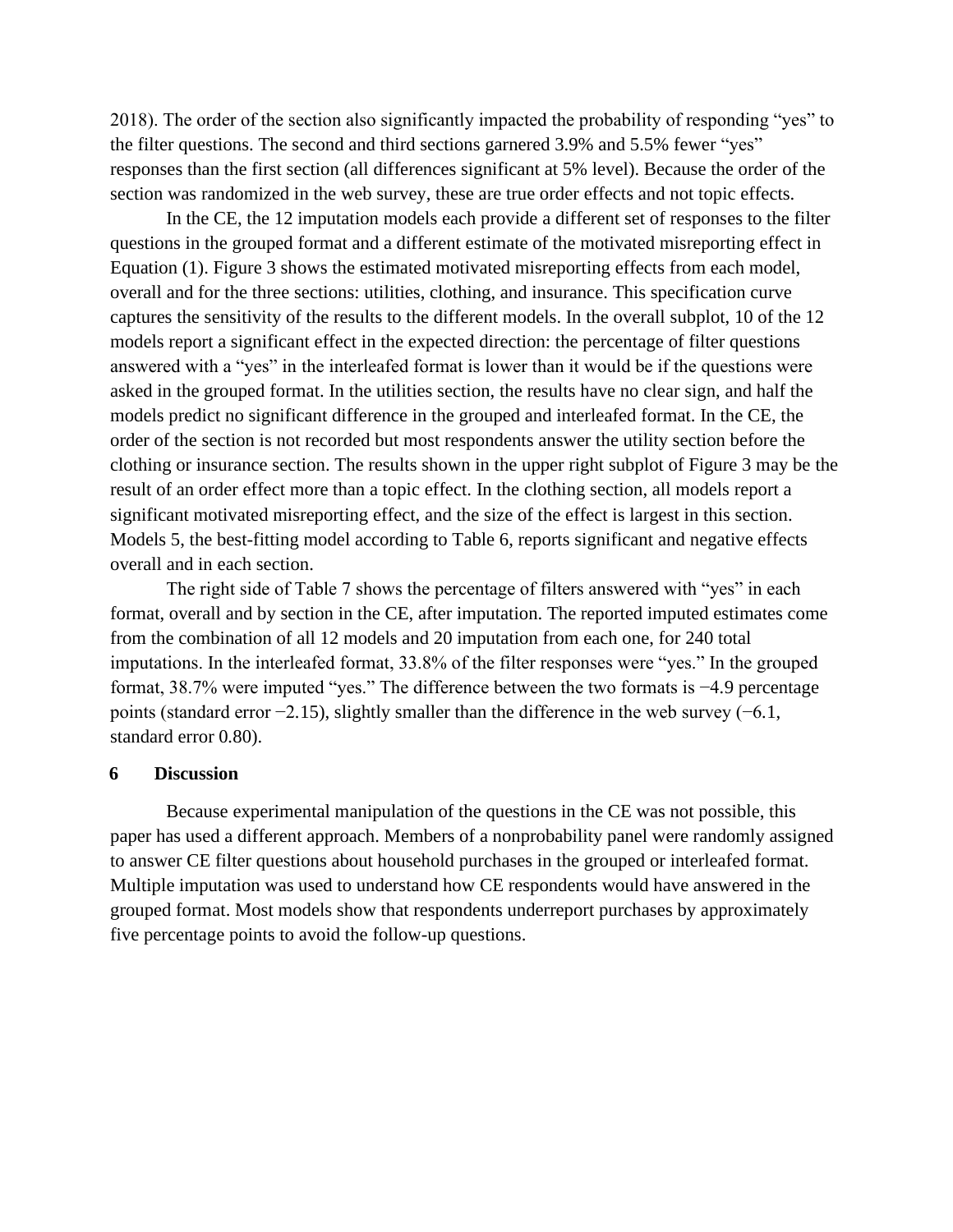|                  | Web         |         |            | <b>CE</b>          |                     |                       |  |  |
|------------------|-------------|---------|------------|--------------------|---------------------|-----------------------|--|--|
| Section          | Interleafed | Grouped | Difference | Interleafed        | Grouped             | Difference            |  |  |
|                  | % Yes       | % Yes   | % Points   | % Yes <sup>a</sup> | % Yes <sup>ab</sup> | % Points <sup>a</sup> |  |  |
| Overall          | 36.8        | 42.9    | $-6.1*$    | 33.8               | 38.7                | $-4.9*$               |  |  |
|                  | (0.53)      | (0.60)  | $(-0.80)$  | (0.73)             | (2.10)              | $(-2.15)$             |  |  |
| <b>Utilities</b> | 40.5        | 45.7    | $-5.2*$    | 47.4               | 46.6                | 0.82                  |  |  |
|                  | (0.75)      | (0.84)  | $(-1.1)$   | (1.12)             | (3.51)              | (3.67)                |  |  |
| Clothing         | 32.7        | 42.1    | $-9.4*$    | 24.5               | 34.8                | $-10.2*$              |  |  |
|                  | (0.80)      | (1.0)   | (1.3)      | (0.95)             | (3.63)              | $(-3.71)$             |  |  |
| Insurance        | 37.9        | 40.9    | $-3.0*$    | 31.3               | 35.7                | $-4.4*$               |  |  |
|                  | (0.66)      | (0.74)  | $(-1.0)$   | (0.81)             | (1.88)              | $(-1.97)$             |  |  |

Table 7: Motivated Misreporting Effects in Web and CE

Standard errors in parentheses

\* Difference significant at 5% level

<sup>a</sup> Standard errors adjust for clustering of observations

<sup>b</sup> Imputed from all models; standard errors adjust for multiple imputation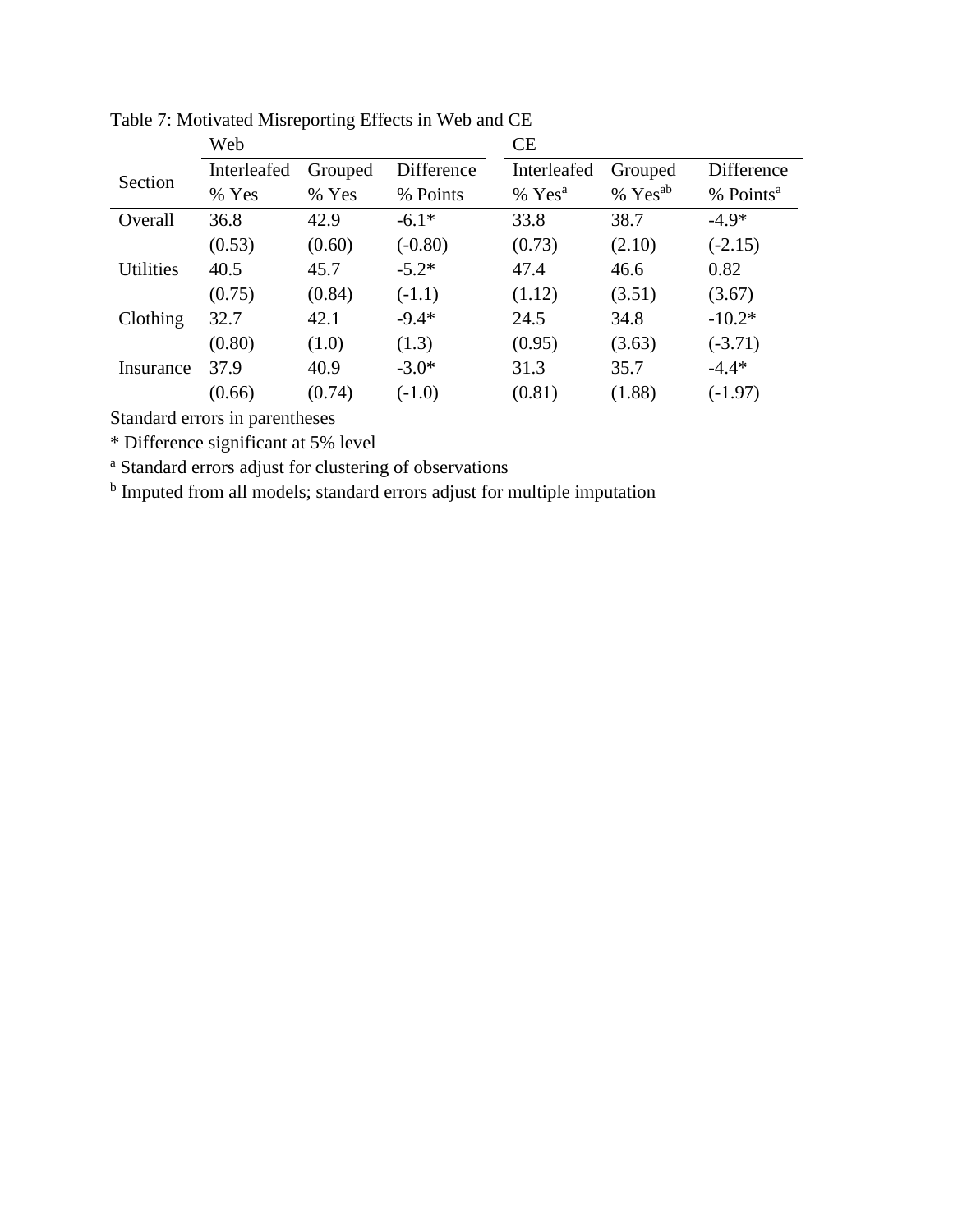

Figure 3: Estimates of Motivated Misreporting Effects across Imputation Models Difference in "Yes" Percentages: Interleafed – Grouped (see Equation 1) 95% confidence intervals shown, adjusted for multiple imputation and clustering of observations

It is not possible to say what the effects of this motivated misreporting might be on the CPI. The CE data contribute to the weights used to construct the market basket for the CPI. Underreporting may affect the assigned weights. If the motivated misreporting effect is larger toward the end of the questionnaire (which this paper has not tested), and the rate of price increases on goods in those sections is higher or lower than the overall rate of price increases, then bias in the CPI is possible. The ultimate effect of motivated misreporting on the CPI is too complex to speculate on in this paper. However, the CE data are used for many other purposes by policy researchers and academics. Some of these other studies may be more vulnerable to bias because of motivated misreporting. Researchers should carefully think through how underreporting of purchases in the CE could bias their analyses.

To reduce the motivated misreporting effect in the CE, the survey could do several things. First, the CE could switch to a grouped by section or even a grouped-overall approach. In discussions, researchers at the Bureau of Labor Statistics are hesitant to make this change. Many respondents find the grouped approaches difficult because they require jumping from one item to the next in the filter questions and then going back to each purchased item: respondents prefer to think about items one at a time (Clark-Fobia et al. 2018). Another option would be to interview more respondents but ask fewer questions of each one to reduce the burden and length of the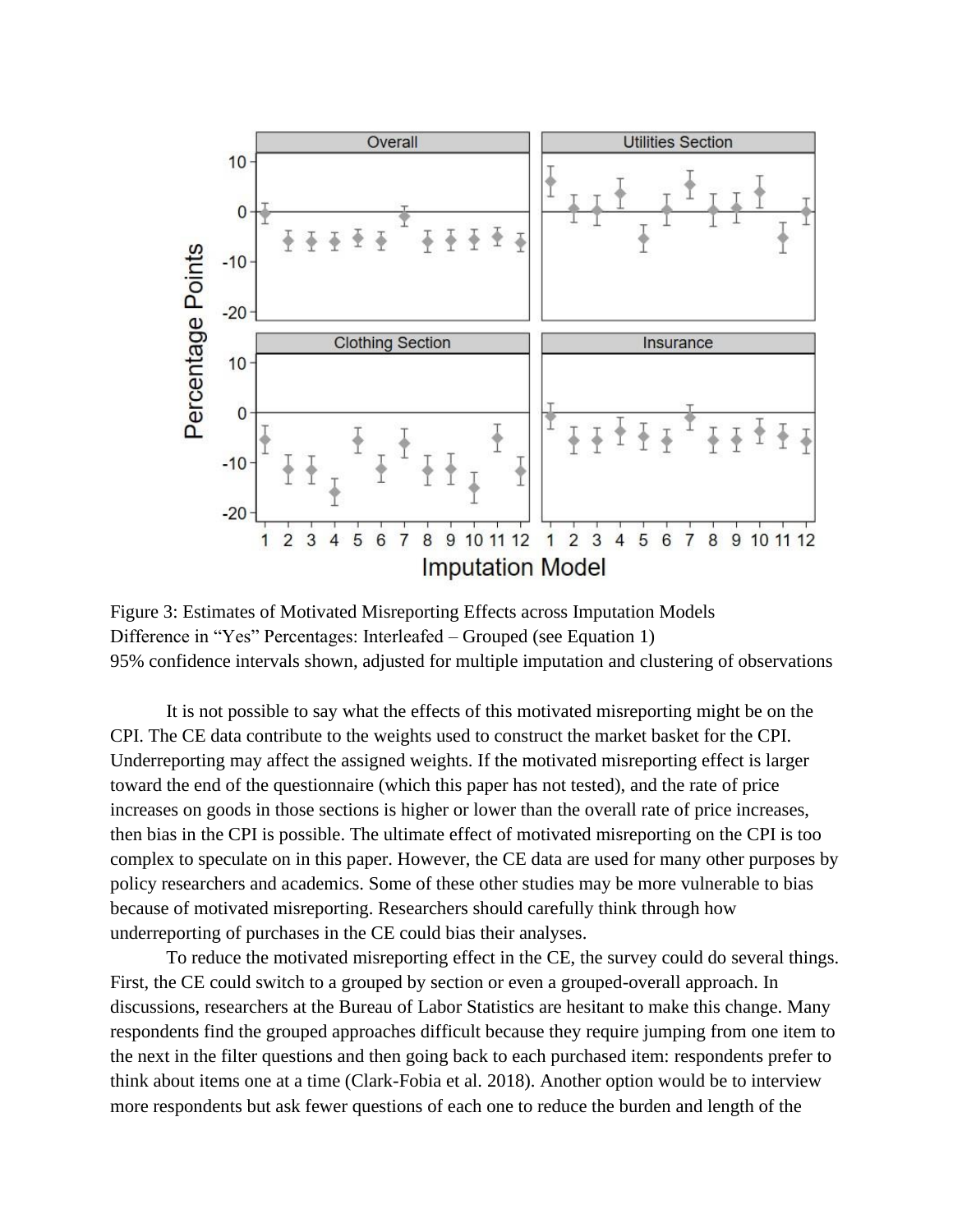survey. Imputation could fill in the missing responses (Gonzalez and Eltinge 2008). This approach would likely increase data collection costs, however, and thus is also not ideal. Future research should focus on identifying techniques to minimize motivated misreporting in the interleafed format, which would benefit the CE and many other important surveys.

The results in this paper depend strongly on the imputation models. The models explain purchases rather well but not perfectly, as shown in Table 5. The models control for the observed differences between the web and CE respondents (Table 4 and Figure 1) but cannot control for unobserved differences. In addition, this study relies on a nonprobability survey; a more representative set of web respondents may result if different imputations and different conclusions. Income data were collected differently in the CE and the web survey. And no interviewer characteristics were available in the CE: controlling for the clustering of cases by interviewer may alter the results.

Nevertheless, these results are the strongest evidence to date that motivated misreporting is taking place in the first wave of the CE. Furthermore, the approach used here is one that other large surveys may find useful. When experimental manipulation in a given survey is not possible, because of budget or practical constraints, a parallel web survey offers a way to estimate how questionnaire changes would affect the collected data.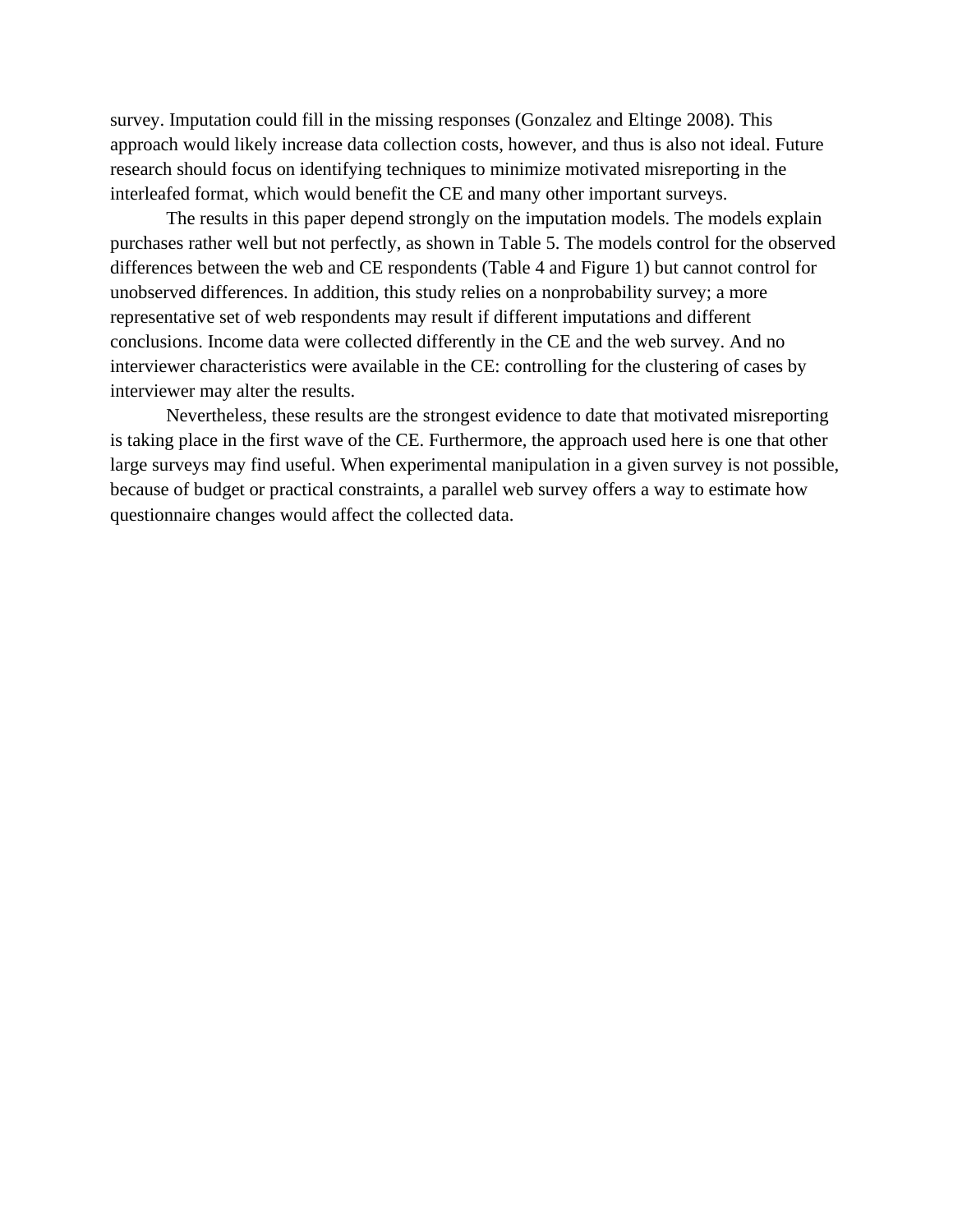### **References**

- American Association for Public Opinion Research (AAPOR) (2016). AAPOR Guidance on Reporting Precision for Nonprobability Samples. [https://www.aapor.org/getattachment/Education-Resources/For-](https://www.aapor.org/getattachment/Education-Resources/For-Researchers/AAPOR_Guidance_Nonprob_Precision_042216.pdf.aspx)[Researchers/AAPOR\\_Guidance\\_Nonprob\\_Precision\\_ 042216.pdf.aspx](https://www.aapor.org/getattachment/Education-Resources/For-Researchers/AAPOR_Guidance_Nonprob_Precision_042216.pdf.aspx) Accessed 2020-11- 20.
- Angrist, J. and Pischke, J. (2009). *Mostly Harmless Econometrics: an Empiricist's Companion*. Princeton University Press.
- Bach, R. L. and Eckman, S. (2018). Motivated Misreporting in Web Panels. *Journal of Survey Statistics and Methodology*, 6(3):418–430.
- Bach, R. L. and Eckman, S. (2019). Rotation Group Bias in Reporting of Household Purchases in the U.S. Consumer Expenditure Survey. *Economics Letters*, 187.
- Bach, R. L., Eckman, S., and Daikeler, J. (2019). Misreporting Among Reluctant Respondents. *Journal of Survey Statistics and Methodology*, 8(3):566–588. https://doi.org/10.1093/jssam/smz013
- Bosley, J., Dashen, M., and Fox, J. (1999). When Should we Ask Follow-up Questions About Items in List? In *Proceedings of the Section on Survey Research Methods, American Statistical Association*[. https://www.bls.gov/osmr/research-papers/1999/pdf/st990220.pdf.](https://www.bls.gov/osmr/research-papers/1999/pdf/st990220.pdf)
- Chen, S., Yang, S., and Kim, J. K. (2020). Nonparametric Mass Imputation for Data Integration. *Journal of Survey Statistics and Methodology*, pages 1–24.
- Christensen, K. B., Feveille, H., and Kreiner, S. (2006). Adjusting for Mode of Administration Effect in Surveys using Mailed Questionnaire and Telephone Interview Data. Technical Report Research Report, Department of Biostatistics, University of Copenhagen, Denmark.
- Clark-Fobia, A., Kephart, K., and Nelson, D. V. (2018). A Qualitative Study on the Effects of Grouped versus Interleafed Filter Questions. *Survey Practice*, 11(2).
- Cunningham, S. (2021). Causal Inference: The Mixtape. Yale University Press.
- Duan, N., Alegria, M., Canino, G., McGuire, T. G., and Takeuchi, D. (2007). Survey Conditioning in Self-Reported Mental Health Service Use: Randomized Comparison of Alternative Instrument Formats. *Health Services Research*, (42):890–907.
- Eckman, S. and Kreuter, F. (2018). Misreporting to Looping Questions in Surveys: Recall, Motivation and Burden. *Survey Research Methods*, 12(1):59–74.
- Eckman, S., Kreuter, F., Kirchner, A., Jäckle, A., Presser, S., and Tourangeau, R. (2014). Assessing the Mechanisms of Misreporting to Filter Questions. *Public Opinion Quarterly*, 78(3):721–733.
- Gonzalez, J. and Eltinge, J. (2008). Adaptive Matrix Sampling for the Consumer Expenditure Quarterly Interview Survey. In *Proceedings of the Section on Survey Research Methods, American Statistical Association*, page 2081–2088. https://www.bls.gov/cex/cesrvymethsgonzale1.pdf.
- Hillygus, D. S., Jackson, N., and Young, M. (2014). Professional Respondents in Nonprobability Online Panels. In *Online Panel Research*, pages 219–237. John Wiley & Sons, Ltd.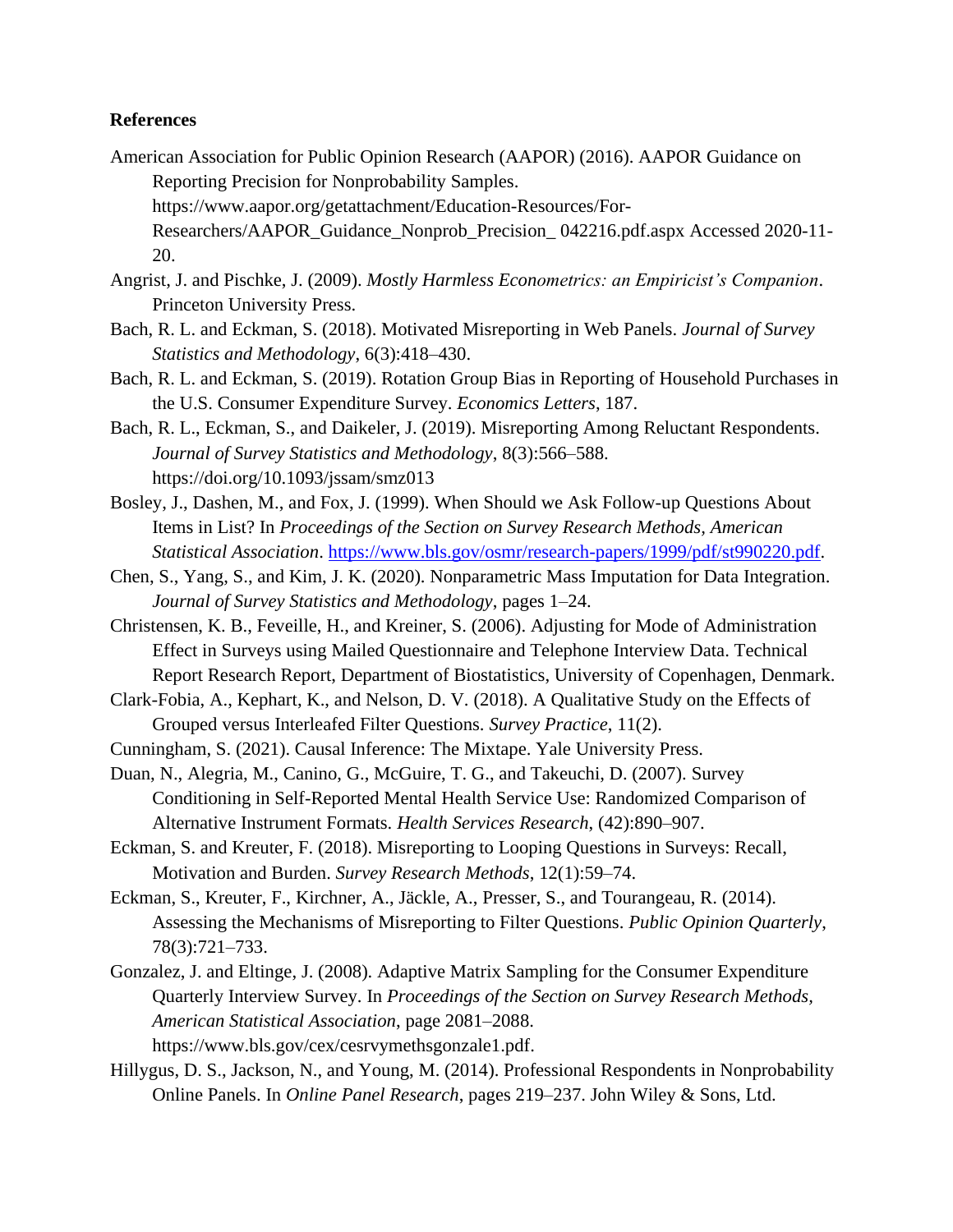- Hubener, E., Knappenberger, C., Lee, Y., and Tan, L. (2019). The 2018 CE Data Quality Profile. Technical report. [https://www.bls.gov/cex/dqreport2018.pdf.](https://www.bls.gov/cex/dqreport2018.pdf)
- Kaplan, R. L. and Edgar, J. (2018). Priming Confidentiality Concerns: How Reminders of Privacy Affect Response Rates and Data Quality in Online Data Collection.
- Kessler, R. C., Wittchen, H.-U., Abelson, J. A., McGonagle, K., Schwarz, N., Kendler, K. S., Knäuper, B., and Zhao, S. (1998). Methodological Studies of the Composite International Diagnostic Interview (CIDI) in the US National Comorbidity Survey (NCS). *International Journal of Methods in Psychiatric Research*, (7):33–55.
- Kim, J. K., Park, S., Chen, Y., and Wu, C. (2020). Combining Non-probability and Probability Survey Samples Through Mass Imputation. [https://arxiv.org/abs/1812.10694v3.](https://arxiv.org/abs/1812.10694v3)
- Kolenikov, S. and Kennedy, C. (2014). Evaluating Three Approaches to Statistically Adjust for Mode Effects. *Journal of Survey Statistics and Methodology*, 2(2):126–158.
- Kreuter, F., Eckman, S., and Tourangeau, R. (2019). Salience of Survey Burden and Its Effects on Response Behavior to Skip Questions. Experimental Results from Telephone and Web-Surveys. In Beatty, P., Collins, D., Kaye, L., Padilla, J., Willis, G., and Wilmot, A., editors, *Advances in Questionnaire Design, Development, Evaluation and Testing*. Wiley.
- Kreuter, F., McCulloch, S., Presser, S., and Tourangeau, R. (2011). The Effects of Asking Filter Questions in Interleafed versus Grouped Format. *Sociological Methods and Research*, 40(88):88–104.
- McBride, B. (2013). Examining Changes in Filter Question (FQ) Reporting in the Consumer Expenditure Quarterly Interview Survey. In Proceedings of the Survey Research Methods Section of the American Statistical Association, pages 4304–4316.
- National Research Council (2013). *Measuring What We Spend: Toward a New Consumer Expenditure Survey*. The National Academies Press, Washington, D.C.
- Park, S., Kim, J. K., and Park, S. (2016). An Imputation Approach for Handling MixedMode Surveys. *Annals of Applied Statistics*, 10(2):1063–1085.
- Peytchev, A. (2012). Multiple imputation for unit nonresponse and measurement error. *Public Opinion Quarterly*, 76(2):214–237.
- Powers, J. R., Mishra, G., and Young, A. F. (2005). Differences in mail and telephone responses to self-rated health: use of multiple imputation in correcting for response bias. *Australian and New Zealand Journal of Public Health*, 29(2):149–154.
- Rendall, M. S., Ghosh-Dastidar, B., Weden, M. M., Baker, E. H., and Nazarov, Z. (2013). Multiple Imputation for Combined-survey Estimation With Incomplete Regressors in One but Not Both Surveys. *Sociological Methods and Research*, 42(4):483–530.

Rubin, D. B. (1987). Multiple Imputation for Nonresponse in Surveys. John Wiley & Sons, Inc.

Shields, J. and To, N. (2005). Learning To Say No: Conditioned Underreporting in an Expenditure Survey. In *Proceedings of the Survey Research Methods Section of the American Statistical Association*. [http://www.asasrms.org/Proceedings/y2005/](http://www.asasrms.org/Proceedings/y2005/files/JSM2005-000432.pdf)  [files/JSM2005-000432.pdf.](http://www.asasrms.org/Proceedings/y2005/files/JSM2005-000432.pdf)